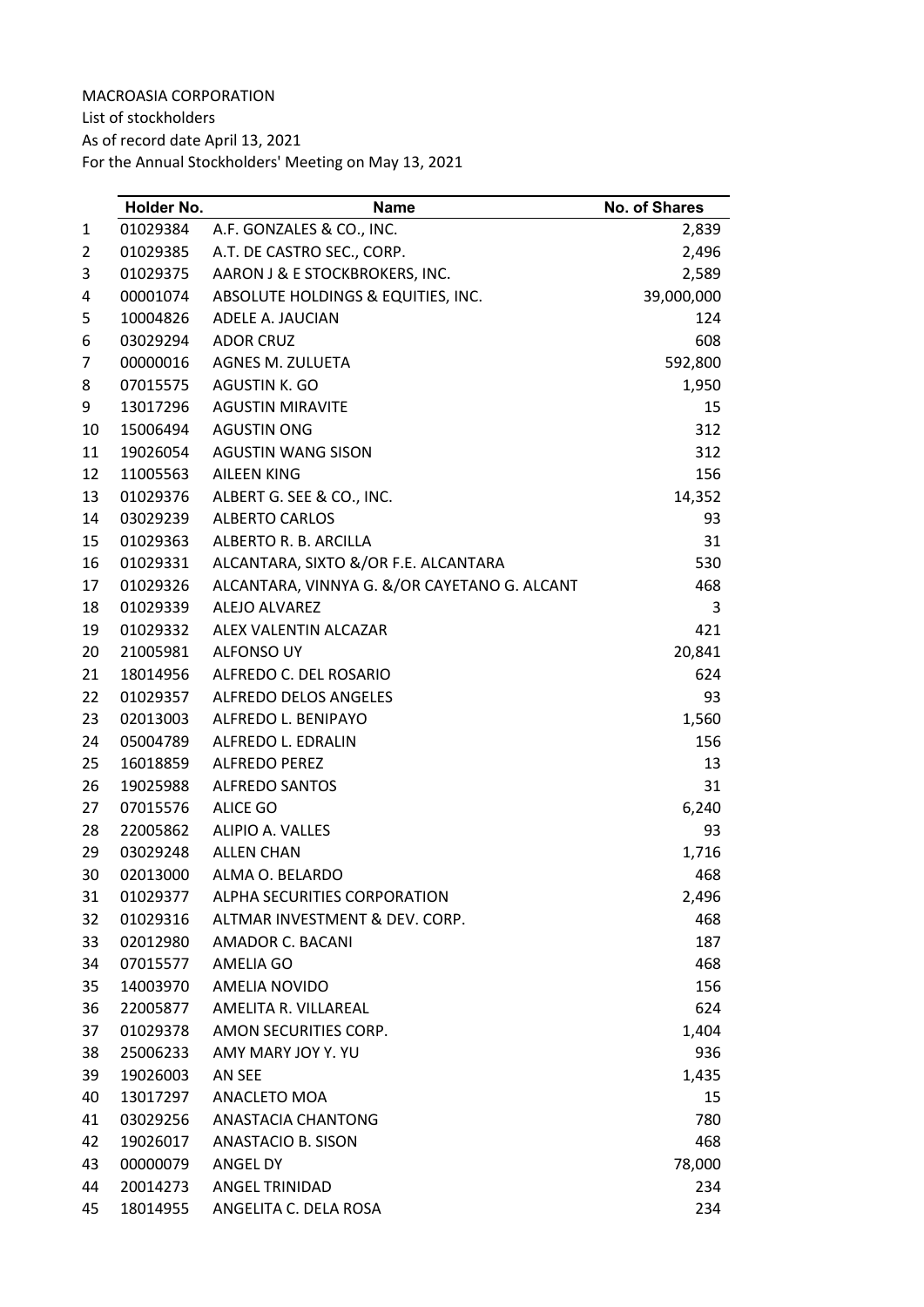List of stockholders

As of record date April 13, 2021

|    | Holder No. | Name                                    | <b>No. of Shares</b> |
|----|------------|-----------------------------------------|----------------------|
| 46 | 19026028   | ANGELITA R. SORIANO                     | 312                  |
| 47 | 13017278   | ANGELO V. MANAHAN                       | 624                  |
| 48 | 00000156   | ANGPING & ASSOCIATES SEC., INC.         | 12,000               |
| 49 | 03029262   | ANNA MICHELLE CHING                     | 4,804                |
| 50 | 00000076   | ANNIE CHU CHUA                          | 109,200              |
| 51 | 01029379   | ANSALDO, GODINEZ & CO., INC.            | 25,864               |
| 52 | 01029381   | ANSELMO, TRINIDAD & CO., INC.           | 473,694              |
| 53 | 22005868   | <b>ANTHONY DE VERA</b>                  | 1,872                |
| 54 | 17003211   | ANTHONY U. QUE                          | 2,340                |
| 55 | 00000129   | <b>ANTONIO B. CHENG</b>                 | 195,000              |
| 56 | 03029245   | <b>ANTONIO CELESTINO</b>                | 1,138                |
| 57 | 05004790   | <b>ANTONIO EDRALIN</b>                  | 156                  |
| 58 | 12016112   | <b>ANTONIO LORENZO</b>                  | 936                  |
| 59 | 05004804   | ANTONIO M. ESPELETA                     | 936                  |
| 60 | 13017274   | <b>ANTONIO MALANSING</b>                | 15                   |
| 61 | 01029351   | <b>ANTONIO N. ANDAL</b>                 | 187                  |
| 62 | 00000213   | ANTONIO S. DY (VSK-38)                  | 76,440               |
| 63 | 20014227   | <b>ANTONIO TAMBUNTING</b>               | 124                  |
| 64 | 20014228   | <b>ANTONIO TAMBUNTING</b>               | 124                  |
| 65 | 20014229   | <b>ANTONIO TAMBUNTING</b>               | 124                  |
| 66 | 02013021   | <b>ANUNCIACION BAUTISTA</b>             | 4,680                |
| 67 | 01029382   | APOLLO SECURITIES, INC.                 | 7,425                |
| 68 | 07015603   | AQUILINO DE GUZMAN                      | 2,534                |
| 69 | 07015594   | <b>AQUILINO GRAJO</b>                   | 624                  |
| 70 | 01029383   | AQUINO, ANTONIO & VELMONTE SEC., INC.   | 2,496                |
| 71 | 05004801   | ARCADIA ESCOBAR                         | 234                  |
| 72 | 03029246   | ARMANDO D. CENTENO                      | 46                   |
| 73 | 20014285   | ARNIE D. TABLANTE                       | 7,020                |
| 74 | 00001078   | ARTISAN MERCHANDISING CORP.             | 39,000,000           |
| 75 | 19025989   | <b>ARTURO SANTOS</b>                    | 2,340                |
| 76 | 01029387   | ASIA LINK HOLDINGS PTE. LTD.            | 838,580              |
| 77 | 01029388   | ASIAN APPRAISAL HOLDINGS, INC.          | 22,285               |
| 78 | 01029391   | ATC SECURITIES, INC.                    | 14,508               |
| 79 | 20014223   | <b>AURELIO F. TABLANTE</b>              | 7,020                |
| 80 | 26000938   | <b>AURORA DY</b>                        | 1,560                |
| 81 | 11005556   | <b>AURORA KHAW</b>                      | 93                   |
| 82 | 13017286   | <b>AURORA MARCOS</b>                    | 234                  |
| 83 | 01029366   | AVELINA ARRIOLA                         | 1,560                |
| 84 | 02012986   | AZUCENA ELIPSE BALTAZAR                 | 2,340                |
| 85 | 02013019   | B. L. TAN SECURITIES, INC.              | 4,414                |
| 86 | 02013022   | BA SECURITIES, INC.                     | 31,200               |
| 87 | 02013010   | <b>BABY BORJA</b>                       | 1,560                |
| 88 | 00000216   | <b>BAGUIO GOLD HOLDINGS CORPORATION</b> | 137,280,000          |
| 89 | 02012975   | <b>BANK OF PHILIPPINE ISLAND</b>        | 31                   |
| 90 | 02013016   | BARCELON, ROXAS SEC., INC.              | 4,742                |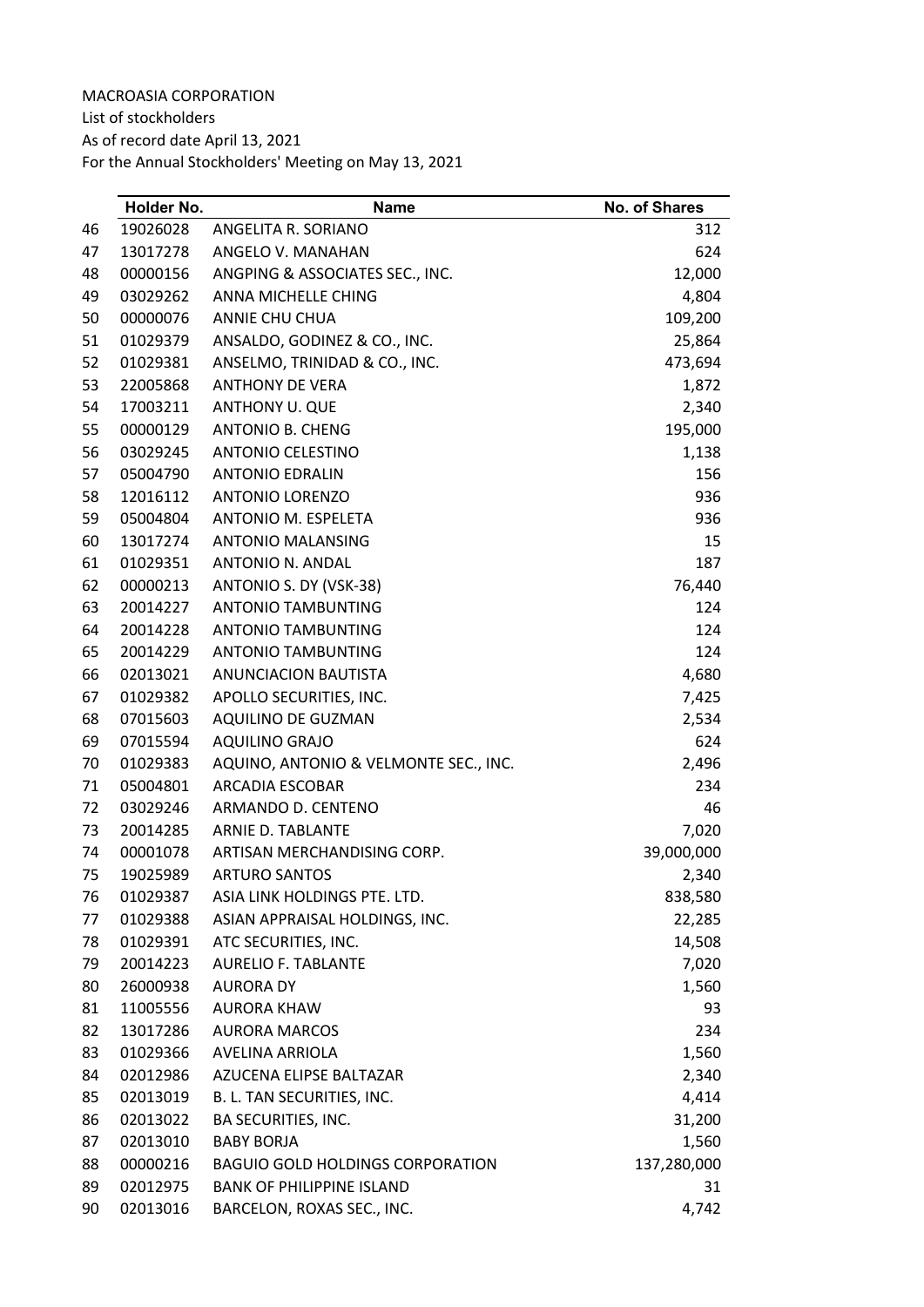List of stockholders

As of record date April 13, 2021

|     | Holder No.   | <b>Name</b>                                   | <b>No. of Shares</b> |
|-----|--------------|-----------------------------------------------|----------------------|
| 91  | 02012976     | BARRIO BOOK FOUNDATION, INC.                  | 780                  |
| 92  | 00001071     | <b>BASIC OPTIONS, INC.</b>                    | 34,320,000           |
| 93  | 04011422     | <b>BAYOT S. DELLOTA</b>                       | 187                  |
| 94  | 15006493     | <b>BEATRICE OLIVARES</b>                      | 234                  |
| 95  | 12016085     | <b>BELEN D. LERESA</b>                        | 1,560                |
| 96  | 19026006     | <b>BELLA SERNA</b>                            | 156                  |
| 97  | 02013020     | BELSON SECURITIES, INC.                       | 3,135                |
| 98  | 00001059     | <b>BEN C. TIU</b>                             | 156,000              |
| 99  | 25006237     | <b>BENEDICTO YUJUICO</b>                      | 936                  |
| 100 | 20014264     | <b>BENIGNO A. TOLENTINO</b>                   | 936                  |
| 101 | 22005865     | <b>BENIGNO G. VENTIGAN</b>                    | 126                  |
| 102 | 20014254     | <b>BENITA TESORERO</b>                        | 312                  |
| 103 | 02013002     | <b>BENITO BENGZON</b>                         | 468                  |
| 104 | 03029276     | <b>BENITO CLEMENTE</b>                        | 1,404                |
| 105 | 01029337     | <b>BENJAMIN ALMARIO</b>                       | 936                  |
| 106 | 03029263     | <b>BENJAMIN CHING</b>                         | 2,924                |
| 107 | 02013017     | BENJAMIN CO. CA. & CO.                        | 5,101                |
| 108 | 02013013     | <b>BENJAMIN DY BUNCIO</b>                     | 936                  |
| 109 | 07015591     | <b>BENJAMIN GOMEZ</b>                         | 249                  |
| 110 | 20014231     | <b>BENJAMIN TAN</b>                           | 468                  |
| 111 | 00000201     | <b>BENJAMIN TIONG SIN AI</b>                  | 234,000              |
| 112 | 26000922     | <b>BENJAMIN ZOSIMO</b>                        | 468                  |
| 113 | 00001072     | BESTVIEW DEVELOPMENT CORP.                    | 34,320,000           |
| 114 | 19026024     | <b>BETTY B. SO</b>                            | 468                  |
| 115 | 07015578     | <b>BETTY GO</b>                               | 14,040               |
| 116 | 11005565     | <b>BETTY KO</b>                               | 4,212                |
| 117 | 00001081     | <b>BIGEARTH EQUITIES CORPORATION</b>          | 72,540,000           |
| 118 | 02012978     | BOARD OF TRUSTEES OF THE GF/GMC RETIREMENT I  | 468                  |
| 119 | 02012977     | BOARD OF TRUSTEES-RETIRING EMPLOYEES SEC. TRU | 1,872                |
| 120 | 00000123     | <b>BONIFACIO YAO</b>                          | 93,600               |
| 121 | 02013018     | BRIDGESTONE SECURITIES CORP.                  | 468                  |
| 122 | 19026031     | C.M. SQUILLANTINI                             | 936                  |
| 123 | 00000096     | CA/1001-064711                                | 3,120,000            |
|     | 124 01029367 | <b>CALITO ASTRO</b>                           | 9,360                |
| 125 | 00001066     | CARAVAN HOLDINGS CORPORATION                  | 39,000,000           |
| 126 | 13017289     | <b>CARIDAD MARQUEZ</b>                        | 780                  |
| 127 | 07015597     | <b>CARLOS A. GUBAT</b>                        | 234                  |
| 128 | 04011427     | <b>CARLOS DIZON</b>                           | 156                  |
| 129 | 04011433     | <b>CARLOS DYHONGPO</b>                        | 162,240              |
| 130 | 22005880     | CARLOS M. VIRTUCIO                            | 62                   |
| 131 | 02012995     | CARLOS S.M. BASILIO                           | 234                  |
| 132 | 23001744     | <b>CARLOS WONG</b>                            | 156                  |
| 133 | 26000991     | CARLSON CHU (1CH54)                           | 7,800                |
| 134 | 18014949     | <b>CARMELO B. REYES</b>                       | 249                  |
| 135 | 21005976     | CARMEN DYTOC UY                               | 234                  |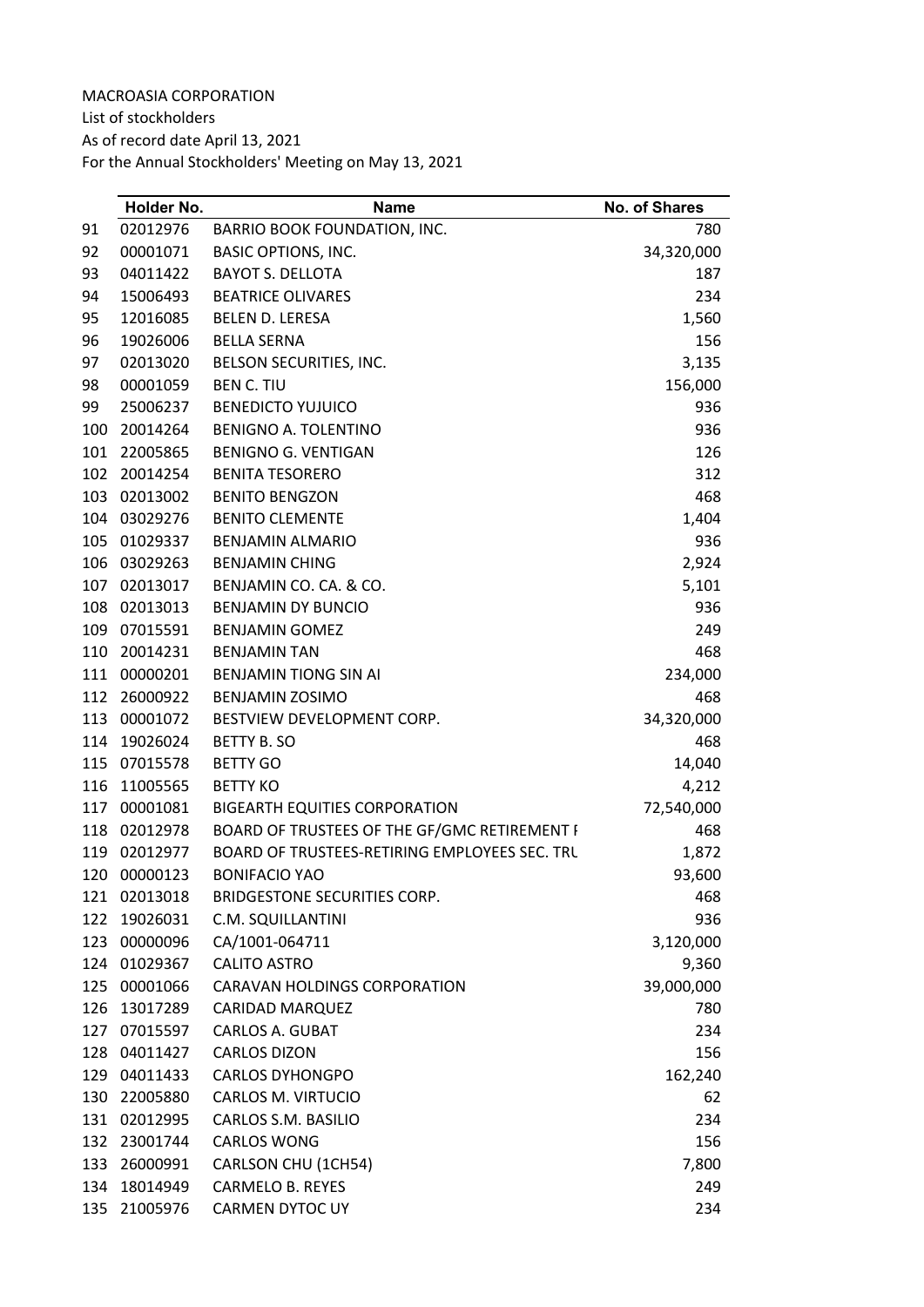List of stockholders As of record date April 13, 2021 For the Annual Stockholders' Meeting on May 13, 2021

| 00001061<br><b>CARMEN K. TAN</b><br>136<br>12016078<br>137<br><b>CARMEN LEE</b><br>16018867<br><b>CARMEN PRATTE</b><br>138<br>139<br>12016099<br>CARMEN VDA. DE LIZARES<br>140<br>01029319<br><b>CARMENCITA ACAS</b> | 156,000<br>936<br>258<br>468<br>4,680<br>234<br>312<br>280<br>3<br>280 |
|----------------------------------------------------------------------------------------------------------------------------------------------------------------------------------------------------------------------|------------------------------------------------------------------------|
|                                                                                                                                                                                                                      |                                                                        |
|                                                                                                                                                                                                                      |                                                                        |
|                                                                                                                                                                                                                      |                                                                        |
|                                                                                                                                                                                                                      |                                                                        |
|                                                                                                                                                                                                                      |                                                                        |
| 141<br>03029227<br>CARMENCITA CABATINGAN                                                                                                                                                                             |                                                                        |
| 142<br>21005977<br><b>CAROLINA UY</b>                                                                                                                                                                                |                                                                        |
| 143<br>21005974<br>CASIANO USMAN                                                                                                                                                                                     |                                                                        |
| 144<br>01029341<br><b>CECILIA ALVAREZ</b>                                                                                                                                                                            |                                                                        |
| 12016114<br><b>CENON V. LUCAS</b><br>145                                                                                                                                                                             |                                                                        |
| 146<br>01029342<br><b>CESAR ALVAREZ</b>                                                                                                                                                                              | 3                                                                      |
| 12016071<br>147<br>CESAR M. LAO                                                                                                                                                                                      | 234                                                                    |
| 148<br>05004802<br><b>CESAR R. ESGUERRA</b>                                                                                                                                                                          | 780                                                                    |
| 149<br>03029242<br><b>CESARIA P. DE CARUNUNGAN</b>                                                                                                                                                                   | 46                                                                     |
| 19026037<br>150<br><b>CEZAR F. SUCK</b>                                                                                                                                                                              | 468                                                                    |
| 151<br>02013014<br><b>CHARLES R. BUTLER</b>                                                                                                                                                                          | 1,560                                                                  |
| 152<br>20014232<br><b>CHERRY TAN</b>                                                                                                                                                                                 | 187                                                                    |
| 153<br>20014244<br><b>CHERRY TANG</b>                                                                                                                                                                                | 280                                                                    |
| 154 03029270<br>CHI CHING CHUA                                                                                                                                                                                       | 936                                                                    |
| 155<br>CHING & CO., INC.<br>03029317                                                                                                                                                                                 | 14,539                                                                 |
| 156<br>03029318<br>CHIONG & COMPANY, INC.                                                                                                                                                                            | 15,061                                                                 |
| 157 00001027<br>CHU, ALBERT N. &/OR THOMPSON N. CHU                                                                                                                                                                  | 4,680                                                                  |
| 19026015<br><b>CHUA PING SIM</b><br>158                                                                                                                                                                              | 936                                                                    |
| 12016075<br><b>CHUA SIU LE</b><br>159                                                                                                                                                                                | 2,340                                                                  |
| 160<br>19026007<br>CIRILO B. SERNA                                                                                                                                                                                   | 1,872                                                                  |
| 161<br>15006495<br><b>CIRIO ONG</b>                                                                                                                                                                                  | 468                                                                    |
| 162<br>00000078<br>CITISECURITIES, INC.                                                                                                                                                                              | 2,808                                                                  |
| CLIPPER 8 REALTY & DEVELOPMENT CORP.<br>163<br>00001075                                                                                                                                                              | 39,000,000                                                             |
| 164<br>19025978<br><b>CLOVER SALIDADOS</b>                                                                                                                                                                           | 3,120                                                                  |
| 165<br>03029319<br><b>CMS STOCK BROKERAGE</b>                                                                                                                                                                        | 156                                                                    |
| 12016118<br>CO LUY<br>166                                                                                                                                                                                            | 1,248                                                                  |
| 167<br>03029223<br>COMMUNICATION INSURANCE CO., INC.                                                                                                                                                                 | 780                                                                    |
| 01029365<br>168<br><b>CONCHITA ARMS</b>                                                                                                                                                                              | 936                                                                    |
| 03029224<br>CONGREGATION OF THE AUGUSTINIAN RECOLLECT<br>169                                                                                                                                                         | 468                                                                    |
| 12016077<br>CONRADO J. LEDESMA<br>170                                                                                                                                                                                | 780                                                                    |
| <b>CONRADO SACAMAY</b><br>171<br>19025973                                                                                                                                                                            | 468                                                                    |
| 172 03029277<br>CONSUELO CO                                                                                                                                                                                          | 624                                                                    |
| CONWAY EQUITIES, INC.<br>173<br>00001083                                                                                                                                                                             | 132,771,600                                                            |
| 19026045<br><b>CONY SY</b><br>174                                                                                                                                                                                    | 4,680                                                                  |
| 175<br>03029320<br>CREDIT MANILA, INC.                                                                                                                                                                               | 15                                                                     |
| 07015555<br><b>CRISPIN GABAS</b><br>176                                                                                                                                                                              | 187                                                                    |
| 00000064<br><b>CRISTINA ENRIQUEZ</b><br>177                                                                                                                                                                          | 15,600                                                                 |
| 178<br>07015572<br>CRISTINA L. GERONIMO                                                                                                                                                                              | 1,560                                                                  |
| 03029321<br>CU UNJING SECURITIES, INC.<br>179                                                                                                                                                                        | 5,623                                                                  |
| CYNTHIA MACALINO<br>180<br>13017269                                                                                                                                                                                  | 93                                                                     |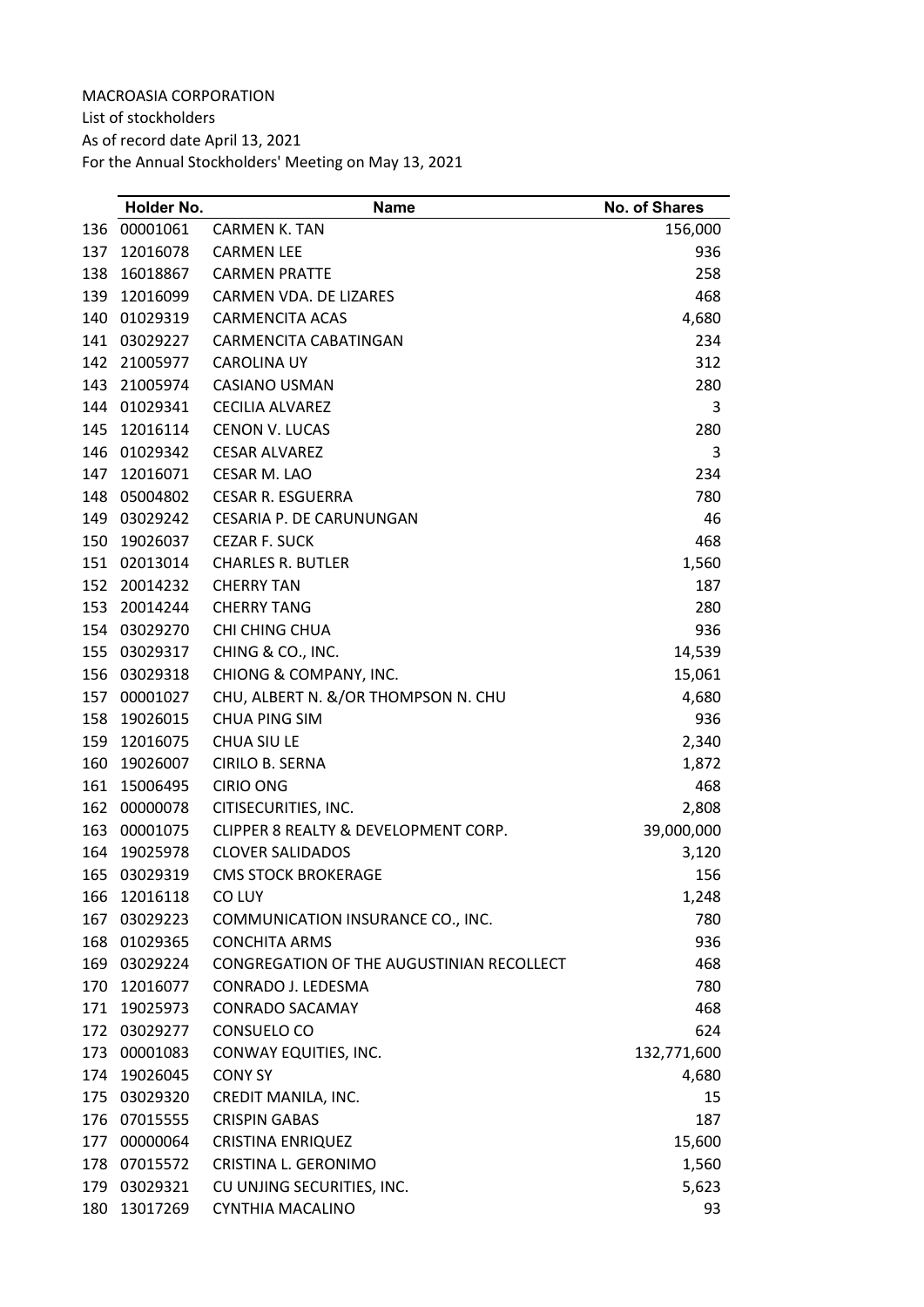List of stockholders

As of record date April 13, 2021

|     | Holder No. | <b>Name</b>                              | <b>No. of Shares</b> |
|-----|------------|------------------------------------------|----------------------|
| 181 | 03029249   | CYNTHIA P. CHAN                          | 1,560                |
| 182 | 07015579   | DAVID GO                                 | 4,680                |
| 183 | 04009245   | DAVID GO SECURITIES CORP.                | 21,184               |
| 184 | 04011434   | DE CASTRO, VALDERRAMA, ARROYO SECURITIES | 717                  |
| 185 | 04011435   | DEES SECURITIES CORPORATION              | 15,069               |
| 186 | 22005861   | DEMETRIA VALERA                          | 936                  |
| 187 | 00001058   | <b>DEMETRIO R. TUASON</b>                | 936                  |
| 188 | 19025990   | <b>DESIDERIO B. SANTOS</b>               | 140                  |
| 189 | 12016126   | DICFORA V. LAO                           | 156                  |
| 190 | 22005863   | DIEGA VAUGHAN                            | 46                   |
| 191 | 20014233   | DIONICIA S. TAN                          | 1,560                |
| 192 | 12016088   | <b>DIONISIO LIM</b>                      | 1,872                |
| 193 | 15006496   | <b>DIONISIO ONG</b>                      | 174,096              |
| 194 | 12016115   | <b>DIVIDNA LUCAS</b>                     | 31                   |
| 195 | 00000116   | <b>DOLORES T. ONG</b>                    | 7,800                |
| 196 | 10004829   | DOMICIANO DE JESUS                       | 936                  |
| 197 | 14003963   | DOMINADOR C. NERI                        | 468                  |
| 198 | 18014961   | <b>DOMINADOR RUALO</b>                   | 156                  |
| 199 | 00001064   | DRAGONSTAR MANAGEMENT CORP.              | 83,850,000           |
| 200 | 05004812   | E. SANTAMARIA & CO., INC.                | 38,906               |
| 201 | 05004813   | E.K. LINTOJUA SECURITIES, INC.           | 4,404                |
| 202 | 05004815   | <b>EBC SECURITIES CORPORATION</b>        | 37,050               |
| 203 | 00000191   | <b>EDBERT GO TANTUCO</b>                 | 4,680                |
| 204 | 20014274   | <b>EDGARDO TROTA</b>                     | 780                  |
| 205 | 01029360   | EDMUNDO A. AQUINO                        | 15                   |
| 206 | 07015604   | EDMUNDO DE GUZMAN                        | 140                  |
| 207 | 14003968   | <b>EDNA NOVALES</b>                      | 62                   |
| 208 | 01029364   | EDUARDO ARELLANO                         | 468                  |
| 209 | 05004794   | <b>EDUARDO E. ELEGIR</b>                 | 624                  |
| 210 | 00001109   | <b>EDUARDO TAN LUY</b>                   | 120,000              |
| 211 | 03029250   | <b>EDWARD CHAN</b>                       | 936                  |
| 212 | 03029295   | ELAINE S. CRUZ                           | 312                  |
| 213 | 03029296   | <b>ELENA DELA CRUZ</b>                   | 1,560                |
| 214 | 09005653   | ELENA ILAGAN                             | 156                  |
| 215 | 19025974   | ELEONOR DE SAGUN                         | 46                   |
| 216 | 14003965   | <b>ELISA F. NICANDRO</b>                 | 258                  |
| 217 | 12016073   | <b>ELLEN LAY</b>                         | 624                  |
| 218 | 07015605   | ELSA C. DE GUZMAN                        | 93                   |
| 219 | 12016067   | <b>ELVIE LAGUA</b>                       | 187                  |
| 220 | 13017270   | <b>EMELIE MACLAN</b>                     | 312                  |
| 221 | 03029297   | <b>EMELITA S. CRUZ</b>                   | 312                  |
| 222 | 19026046   | <b>EMERENCIANA SY</b>                    | 4,680                |
| 223 | 12016069   | <b>EMIL LANDERT</b>                      | 9,360                |
| 224 | 13017298   | <b>EMILIANA MOLINA</b>                   | 858                  |
| 225 | 01029372   | <b>EMILIO AVANCENA</b>                   | 31                   |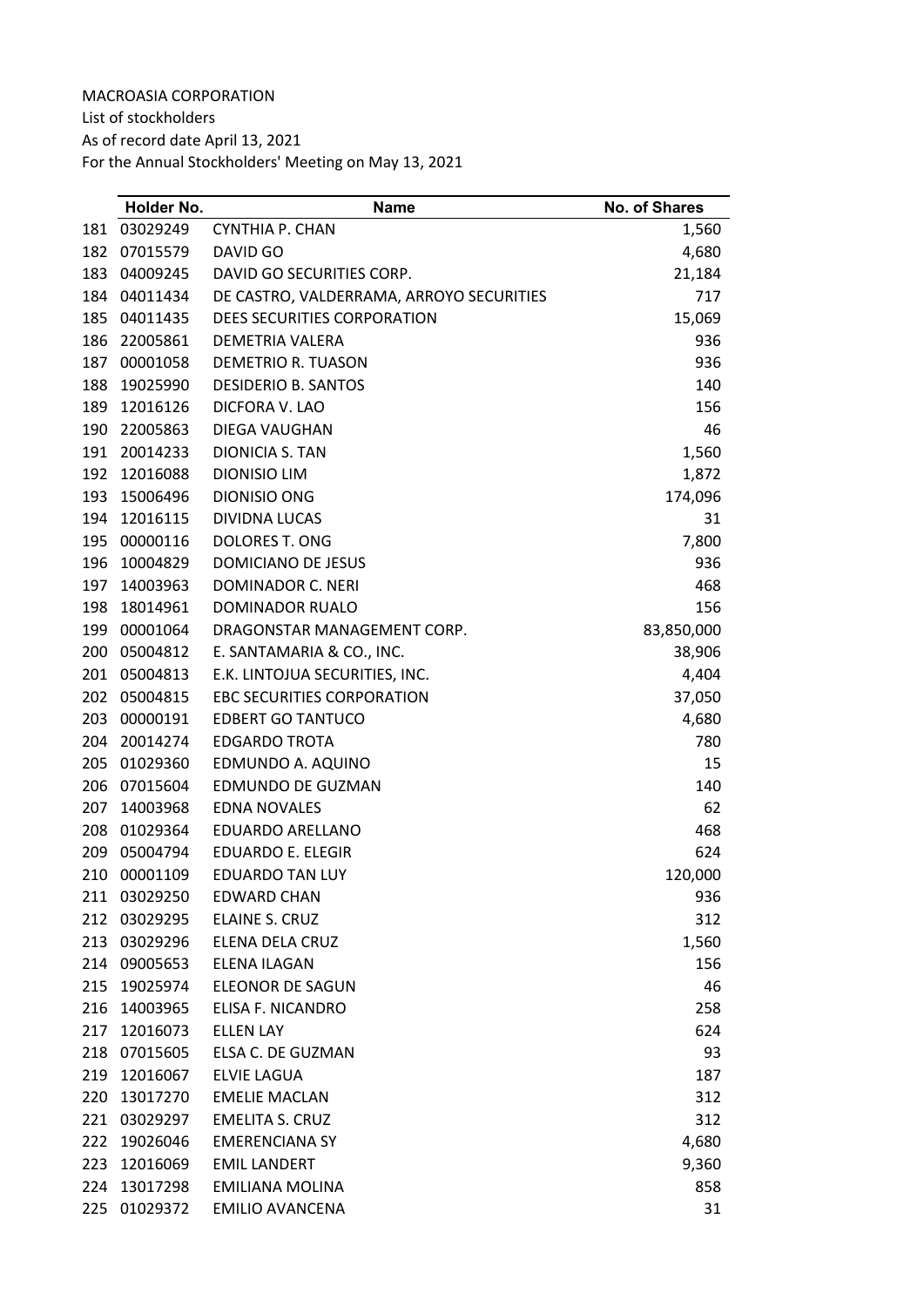List of stockholders As of record date April 13, 2021 For the Annual Stockholders' Meeting on May 13, 2021

|     | Holder No.   | <b>Name</b>                    | No. of Shares |
|-----|--------------|--------------------------------|---------------|
| 226 | 00000037     | EMILIO C. YU                   | 234,000       |
| 227 | 07015557     | <b>EMILIO GALANG</b>           | 936           |
| 228 | 03029310     | <b>EMILIO L. CUAYCONG</b>      | 312           |
| 229 | 01029370     | EMMANUEL ATILANO               | 2,340         |
| 230 | 19026018     | <b>EMMANUEL SISON</b>          | 312           |
| 231 | 06016397     | <b>ENRIQUE FLOR</b>            | 780           |
| 232 | 00001031     | ENRIQUE M. ABOITIZ, JR.        | 156,000       |
| 233 | 19026019     | <b>ERDULFO S. SISON</b>        | 468           |
| 234 | 18014950     | ERLINDA &/OR HANNAH REYES      | 312           |
| 235 | 03029291     | ERLINDA C. CORDON              | 234           |
| 236 | 05004796     | <b>ERNESTO C. ENCINA</b>       | 54            |
| 237 | 12016103     | <b>ERNESTO LLAMEZA</b>         | 156           |
| 238 | 16018871     | ERNESTO V. PUNZALAN            | 624           |
| 239 | 05004806     | ESPERANZA ESTEBAN              | 234           |
| 240 | 01029348     | ESPERANZA P. ALVENDIA          | 234           |
| 241 | 01029338     | <b>ESTER ALONZO</b>            | 280           |
| 242 | 02013009     | <b>ESTRELLA BORHILLO</b>       | 140           |
| 243 | 19026010     | <b>ESTRELLA SIA</b>            | 936           |
| 244 | 01029343     | <b>EUGENIO ALVAREZ</b>         | 3             |
| 245 | 12016079     | <b>EUGENIO LEE</b>             | 936           |
| 246 | 03029243     | <b>EVANGELINE S. DE CASTRO</b> | 124           |
| 247 | 02013001     | <b>EVELYN BENARES</b>          | 468           |
| 248 | 06016399     | <b>EVELYN Y. FONG</b>          | 468           |
| 249 | 00001082     | EXCELVENTURES, INC.            | 73,951,800    |
| 250 | 06016404     | F. C. HAGEDORN & CO.           | 5,085         |
| 251 | 06016403     | F. YAP SECURITIES, INC.        | 13,104        |
| 252 | 18014962     | F.A. RUIZ                      | 93            |
| 253 | 06016392     | FAR EAST BANK & TRUST CO.      | 5,616         |
| 254 | 06016400     | FAR EAST SECURITIES INC.       | 1,404         |
| 255 | 01029344     | <b>FAUSTINO ALVAREZ</b>        | 3             |
|     | 256 01029368 | <b>FAUSTINO ATADERO</b>        | 780           |
| 257 | 16018854     | <b>FAUSTINO PE</b>             | 2,568         |
| 258 | 06016401     | FEDERATION SECURITIES CORP.    | 1,887         |
| 259 | 03029240     | <b>FELICITAS CARLOS</b>        | 62            |
| 260 | 16018848     | <b>FELISA PANGAN</b>           | 93            |
| 261 | 05004793     | FELISA Y. ELIAZAR              | 156           |
|     | 262 02012981 | FELIX C. BADELLES              | 234           |
| 263 | 02013005     | <b>FELIX C. BERCENO</b>        | 218           |
| 264 | 02013006     | FELIX C. BERCENO, JR.          | 93            |
| 265 | 03029228     | <b>FELIX CABATINGAN</b>        | 234           |
| 266 | 19026021     | <b>FELOMINO SIY</b>            | 2,340         |
| 267 | 12016106     | FIDEL J. LOCSIN                | 15            |
| 268 | 12016108     | FIDEL J. LOPEZ                 | 7             |
| 269 | 13017279     | FILADELFO V. MANANSALA         | 561           |
| 270 | 04011421     | FILEMON T. DEE                 | 4,680         |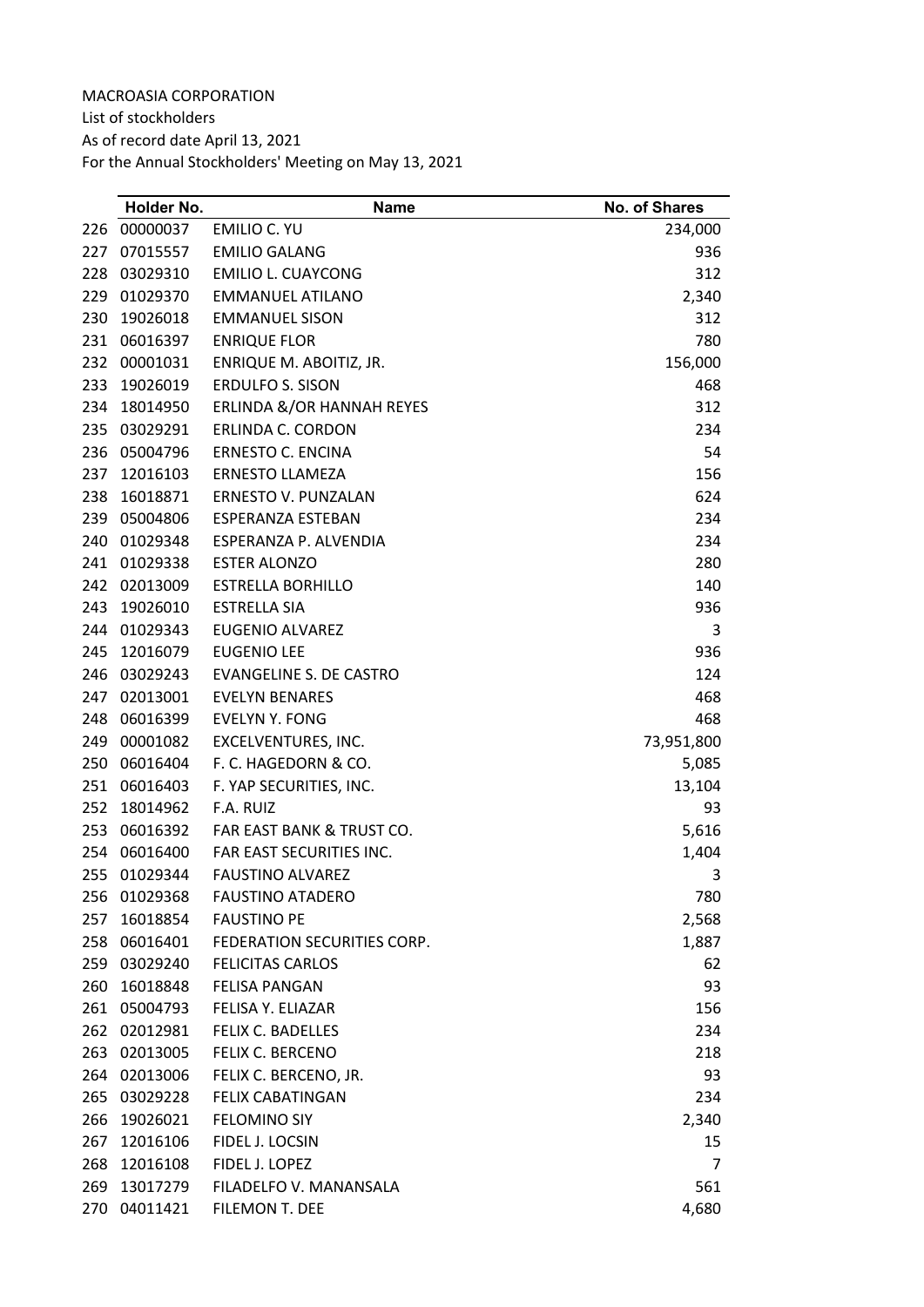List of stockholders

As of record date April 13, 2021

|     | Holder No.   | <b>Name</b>                               | <b>No. of Shares</b> |
|-----|--------------|-------------------------------------------|----------------------|
| 271 | 00000092     | <b>FLORDELIZ KWAN</b>                     | 15,600               |
| 272 | 18014951     | <b>FLORENCIA D. REYES</b>                 | 468                  |
| 273 | 10004834     | <b>FLORENCIANA JUDITH</b>                 | 234                  |
| 274 | 12016074     | <b>FLORENTINO LAYOLA</b>                  | 7                    |
| 275 | 12016113     | <b>FLORENTINO LOYOLA</b>                  | 15                   |
| 276 | 00001028     | FLORENTINO M. HERRERA III                 | 358,800              |
| 277 | 22005870     | <b>FLORENTINO Z. VICENTE</b>              | 312                  |
| 278 | 19026039     | <b>FLORITA SULIT</b>                      | 312                  |
| 279 | 03029298     | <b>FRANCISCO CRUZ</b>                     | 14,040               |
| 280 | 08012158     | FRANCISCO LIM SIN HAN                     | 780                  |
| 281 | 01029358     | <b>FRANCISCO M. ANGELES</b>               | 468                  |
| 282 | 13017285     | <b>FRANCISCO MARCHA</b>                   | 38                   |
| 283 | 16018857     | <b>FRANCISCO PENDON</b>                   | 46                   |
| 284 | 18014943     | <b>FRANCISCO RAFIL</b>                    | 234                  |
| 285 | 19026036     | <b>FRANCISCO SUAREZ</b>                   | 156                  |
| 286 | 13017292     | FRANCISCO T. MENDOZA                      | 3,744                |
| 287 | 21005973     | <b>FRANKLIN USAAC</b>                     | 249                  |
| 288 | 06016393     | FUNDS FOR ASSISTANCE TO PRIVATE EDUCATION | 4,056                |
| 289 | 07015611     | G & L SECURITIES CO., INC.                | 11,044               |
| 290 | 18014973     | G. L. RIALP                               | 312                  |
| 291 | 07015615     | G.D. TAN & CO., INC.                      | 35,232               |
| 292 | 26000921     | <b>GABRIEL M. ZOSA</b>                    | 468                  |
| 293 | 07015559     | <b>GADIEL C. GALLARDO</b>                 | 468                  |
| 294 | 12016089     | <b>GALO LIM</b>                           | 2,340                |
| 295 | 07015612     | GENCOR SECURITIES, INC.                   | 3,432                |
| 296 | 07015554     | <b>GENERAL BANK &amp; TRUST CO.</b>       | 2,496                |
| 297 | 20014234     | <b>GEORGE D. TAN</b>                      | 53,976               |
| 298 | 07015580     | <b>GEORGE GO</b>                          | 1,591                |
| 299 | 08012168     | <b>GEORGE L. HUANG</b>                    | 312                  |
| 300 | 19026065     | <b>GEORGE SYCIP</b>                       | 150,000              |
|     | 301 08012169 | <b>GEORGE Y. HUANG</b>                    | 156                  |
| 302 | 20014271     | <b>GERARDO C. TOPACIO</b>                 | 140                  |
| 303 | 00001110     | <b>GERARDO LOPEZ SALGADO</b>              | 8                    |
|     | 304 01029321 | <b>GERMAN ADOLFO</b>                      | 46                   |
| 305 | 20014262     | <b>GERMELINA T. TOLEDO</b>                | 312                  |
| 306 | 19025975     | <b>GILDA SAHAGUN</b>                      | 78                   |
| 307 | 07015613     | GIMENEZ STOCK BROKERAGE & CO., INC.       | 7,800                |
| 308 | 22005873     | <b>GLORIA VILLANUEVA</b>                  | 1,404                |
| 309 | 20014279     | <b>GO TIM TY</b>                          | 3,120                |
| 310 | 00001076     | <b>GOLDEN PATH REALTY CORPORATION</b>     | 39,000,000           |
| 311 | 07015614     | <b>GOLDEN SECURITIES CORP.</b>            | 343                  |
| 312 | 14003969     | <b>GONZALO R. NOVALES</b>                 | 156                  |
| 313 | 00001034     | GREGORIO M. BATILLER, JR.                 | 1,560,000            |
| 314 | 14003958     | <b>GREGORIO Y. NARVASA II</b>             | 3,666                |
| 315 | 26000988     | GUILLERMO F. GILI, JR.                    | 7,800                |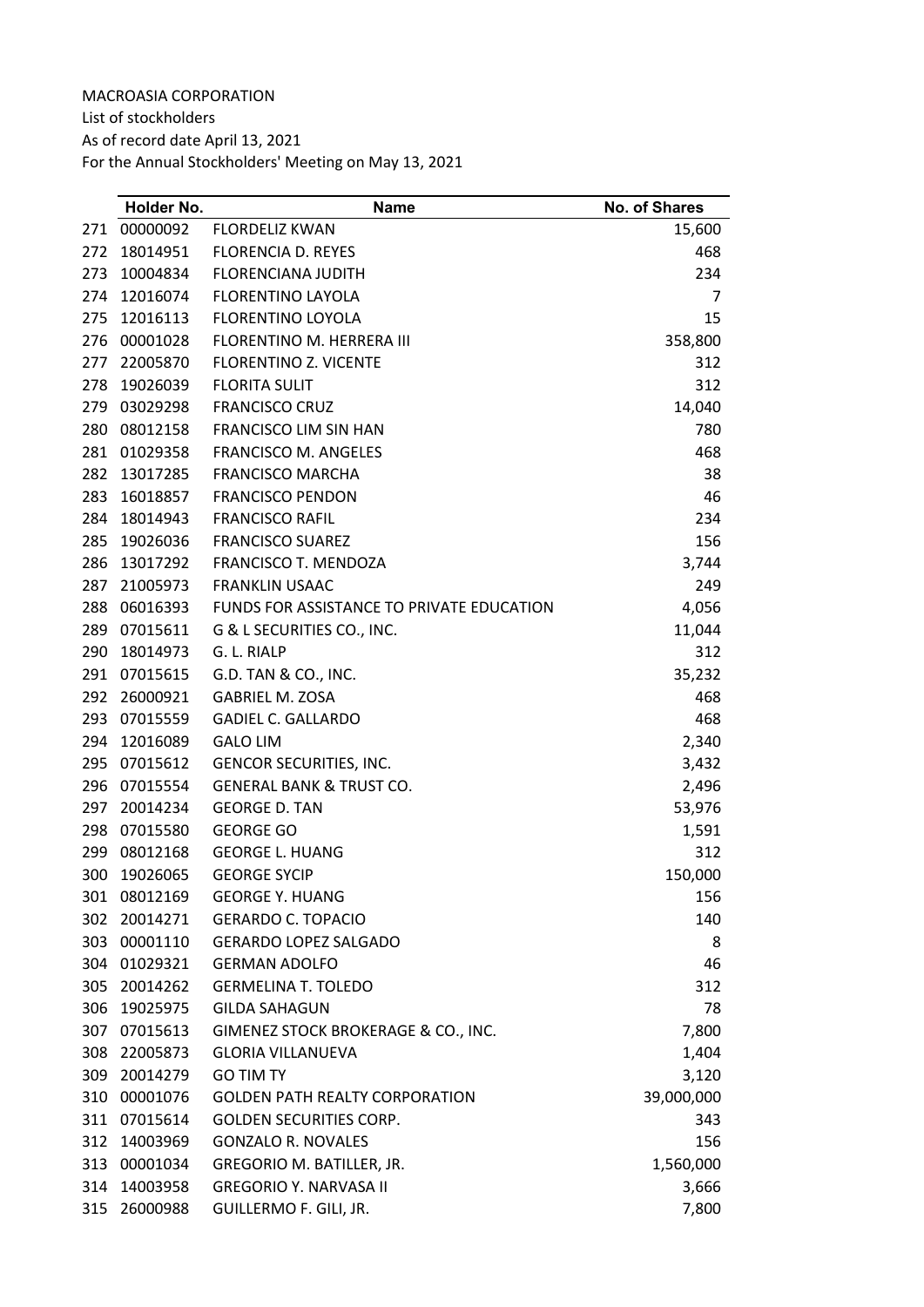List of stockholders

As of record date April 13, 2021

|     | Holder No. | <b>Name</b>                                  | No. of Shares |
|-----|------------|----------------------------------------------|---------------|
| 316 | 08012172   | H. E. BENNETT SECURITIES, INC.               | 17,680        |
| 317 | 08012173   | H. J. ORTIGAS & CO., INC.                    | 1,918         |
| 318 | 12016070   | HAROLD A. LANGUE                             | 234           |
| 319 | 00000222   | <b>HARRTAN REALTY CORPORATION</b>            | 3,900,000     |
| 320 | 20014255   | <b>HAW HOK TIAN</b>                          | 93            |
| 321 | 06016410   | <b>HECTOR FLORENTO</b>                       | 156,000       |
| 322 | 11005558   | HELEN H. KHO                                 | 1,560         |
| 323 | 03029313   | <b>HELEN L. CUSTODIO</b>                     | 93            |
| 324 | 15006497   | <b>HELEN ONG</b>                             | 312           |
| 325 | 20014221   | <b>HELEN TAN-ABDON</b>                       | 156           |
| 326 | 07015581   | HELEN Y. GO                                  | 600           |
| 327 | 07015582   | HELENA Y. GO                                 | 1,560         |
| 328 | 21005970   | <b>HELIODORA UDASCO</b>                      | 93            |
| 329 | 03029278   | <b>HENRY CO</b>                              | 936           |
| 330 | 03029275   | <b>HENRY LEE CHUN</b>                        | 624           |
| 331 | 12016100   | <b>HERIBERTO LIZARES</b>                     | 468           |
| 332 | 11005560   | <b>HUA KUE KHOY</b>                          | 43            |
| 333 | 09005662   | I. ACKERMAN & CO., INC.                      | 47,080        |
| 334 | 09005663   | I. B. GIMENEZ SECURITIES, INC.               | 468           |
| 335 | 18014957   | IGNACIO DEL ROSARIO, JR.                     | 312           |
| 336 | 09005658   | IMPERIAL, DE GUZMAN, ABALOS & CO., INC.      | 49,998        |
| 337 | 00001073   | <b>INFINITY EQUITIES INCORPORATED</b>        | 34,320,000    |
| 338 | 09005659   | INTEGRATED SEC. & UNDERWRITING SERVICES CORP | 78            |
| 339 | 09005652   | INTERNATIONAL UNDERWRITING MGT. CORP.        | 62            |
| 340 | 00001001   | <b>IRENE C. VILLONES</b>                     | 9,750         |
| 341 | 03029268   | <b>IRENE CHOA</b>                            | 3,120         |
| 342 | 07015599   | <b>IRENE GUTIERREZ</b>                       | 468           |
| 343 | 00001102   | <b>IRENE TAN LUY</b>                         | 1,560,000     |
| 344 | 20014284   | <b>IRENE TONG</b>                            | 234           |
| 345 | 02012994   | <b>IRENEO T. BANAGA</b>                      | 124           |
| 346 | 10004828   | <b>IRWIN JAZMINES</b>                        | 46            |
| 347 | 16018853   | <b>ISAGANI PASCUAL</b>                       | 312           |
| 348 | 19026014   | <b>ISIDORO B. SIAPNO</b>                     | 4,680         |
| 349 | 03029289   | <b>ISIDORO CONCON</b>                        | 93            |
| 350 | 09005661   | ISLANDS SECURITIES, INC.                     | 1,092         |
| 351 | 10004838   | J.D. CALDERON SECURITIES, INC.               | 280           |
| 352 | 10004839   | J.J. ORTIGAS & CO.                           | 561           |
| 353 | 10004840   | J.M. BARCELON & CO., INC.                    | 2,808         |
| 354 | 10004841   | J.T. FLORES JR. & CO., INC.                  | 19,562        |
| 355 | 01029352   | JACQUILINE SIM ANG                           | 936           |
| 356 | 02013026   | JAIME J. BAUTISTA                            | 195,000       |
| 357 | 20014224   | <b>JAIME TABLANTE</b>                        | 78            |
| 358 | 10004835   | JALANDONI, JAYME, ADAMS INC.                 | 62            |
| 359 | 00000083   | <b>JAMES KO LIM</b>                          | 15,600        |
| 360 | 12016064   | <b>JAMES LAO</b>                             | 312           |
|     |            |                                              |               |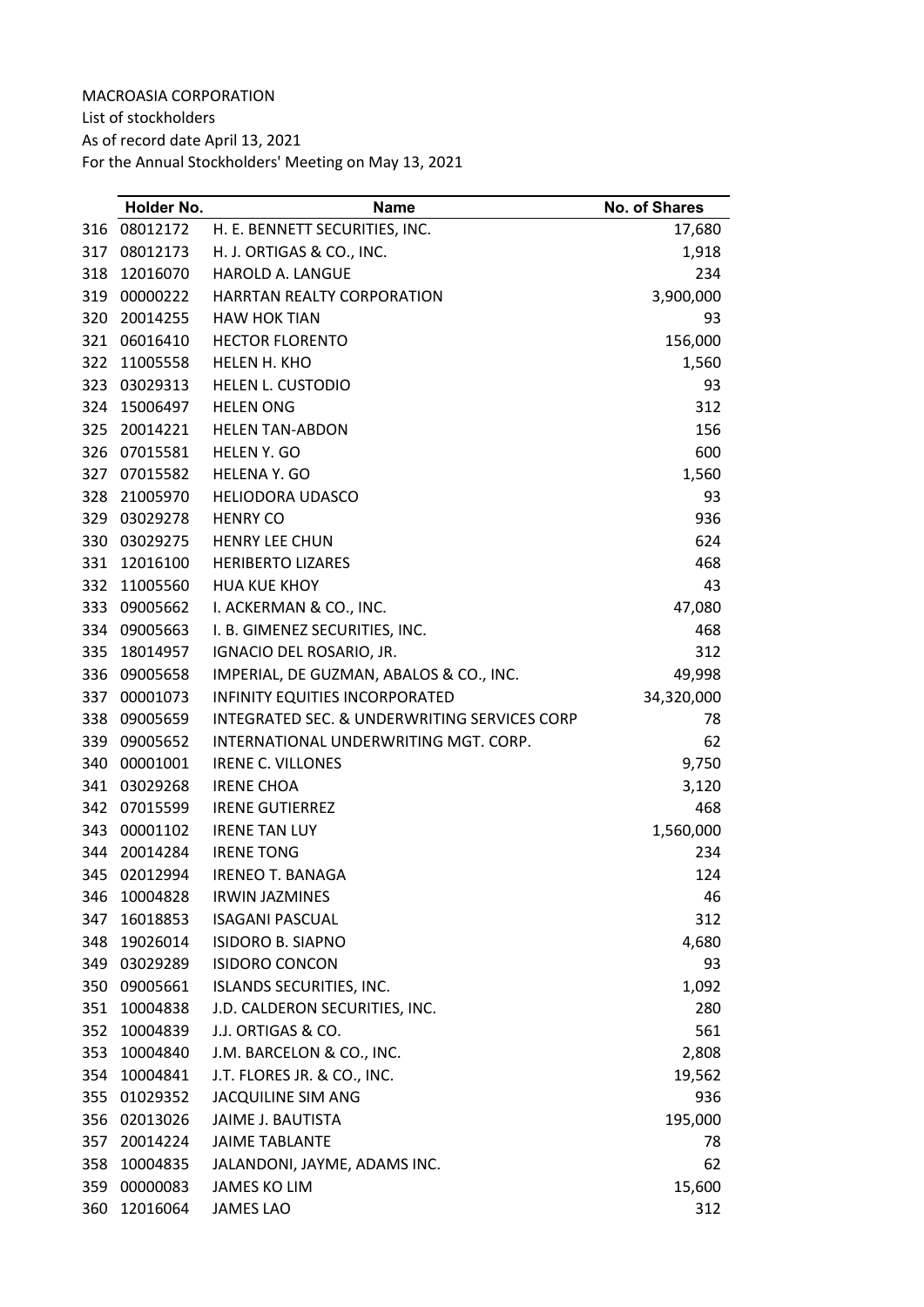List of stockholders

As of record date April 13, 2021

|     | Holder No. | Name                       | <b>No. of Shares</b> |
|-----|------------|----------------------------|----------------------|
| 361 | 25006230   | JAMES M. YOUNG             | 124                  |
| 362 | 10004836   | JAMES UY, INC.             | 12,292               |
| 363 | 25006229   | <b>JAMES YONG</b>          | 62                   |
| 364 | 00000183   | <b>JEFFERSON YAO</b>       | 7,800                |
| 365 | 12016086   | <b>JENNIFER LI</b>         | 3,120                |
| 366 | 00000088   | <b>JERMAINE TANG</b>       | 4,680                |
| 367 | 00001104   | JESELYN TAN YU             | 1,560,000            |
| 368 | 03029251   | <b>JHANINA P. CHAN</b>     | 1,560                |
| 369 | 07015583   | <b>JIMMY GO</b>            | 468                  |
| 370 | 21005978   | JOEL KENWARD UY            | 2,808                |
| 371 | 00000187   | JOHANSEN C. HERNANDEZ      | 4,680                |
| 372 | 12016091   | <b>JOHN LIM</b>            | 312                  |
| 373 | 26000985   | <b>JOHN MARAMARA</b>       | 3,120                |
| 374 | 08012166   | JOHNNY YU HONG             | 312                  |
| 375 | 25006236   | <b>JOHNNY YUHONG</b>       | 156                  |
| 376 | 19025977   | JORGE Q. SALAZAR           | 156                  |
| 377 | 03029252   | JOSE ANTONIO P. CHAN       | 1,560                |
| 378 | 02013012   | <b>JOSE B. BRIONES</b>     | 312                  |
| 379 | 19026047   | JOSE B. SY                 | 624                  |
| 380 | 21005979   | JOSE B. UY                 | 62                   |
| 381 | 01029334   | JOSE C. ALDAY, JR.         | 156                  |
| 382 | 02012990   | JOSE C. BALTAZAR, JR.      | 624                  |
| 383 | 08012164   | JOSE C. HERNANDEZ, JR.     | 4,680                |
| 384 | 03029311   | JOSE E. CUISIA             | 468                  |
| 385 | 03029279   | JOSE H. CO                 | 1,560                |
| 386 | 10004827   | <b>JOSE JAVIER</b>         | 936                  |
| 387 | 04011430   | JOSE L. DOMINGUIANO        | 62                   |
| 388 | 15006498   | JOSE L. ONG                | 1,560                |
| 389 | 08012163   | JOSE N. HERNANDEZ          | 156                  |
| 390 | 16018863   | JOSE PICCIO, JR.           | 187                  |
| 391 | 07015606   | JOSE PLACIDO DE GUZMAN     | 46                   |
| 392 | 19025986   | JOSE RENE Z. SANTAYAN      | 936                  |
| 393 | 18014976   | <b>JOSE ROMEO</b>          | 22                   |
| 394 | 18014977   | <b>JOSE ROMERO</b>         | 46                   |
| 395 | 01029324   | <b>JOSE T. ALBERTO</b>     | 636                  |
| 396 | 20014248   | <b>JOSE TANTOCO</b>        | 1,560                |
| 397 | 03029253   | <b>JOSE V. CHAN</b>        | 1,560                |
| 398 | 25006224   | <b>JOSE YAP</b>            | 780                  |
| 399 | 01029320   | <b>JOSE YSRAEL ACUNA</b>   | 2,340                |
| 400 | 01029333   | JOSEFINA M. ALDAY          | 15                   |
| 401 | 21005971   | <b>JOSEFINA T. UMALI</b>   | 218                  |
| 402 | 05004795   | <b>JOSEFINO T. ELIPSE</b>  | 15                   |
| 403 | 00001090   | <b>JOSELITO C. HERRERA</b> | 156                  |
| 404 | 03029300   | <b>JOSELITO CRUZ</b>       | 312                  |
| 405 | 02012989   | JOSELITO MARIA BALTAZAR II | 2,325                |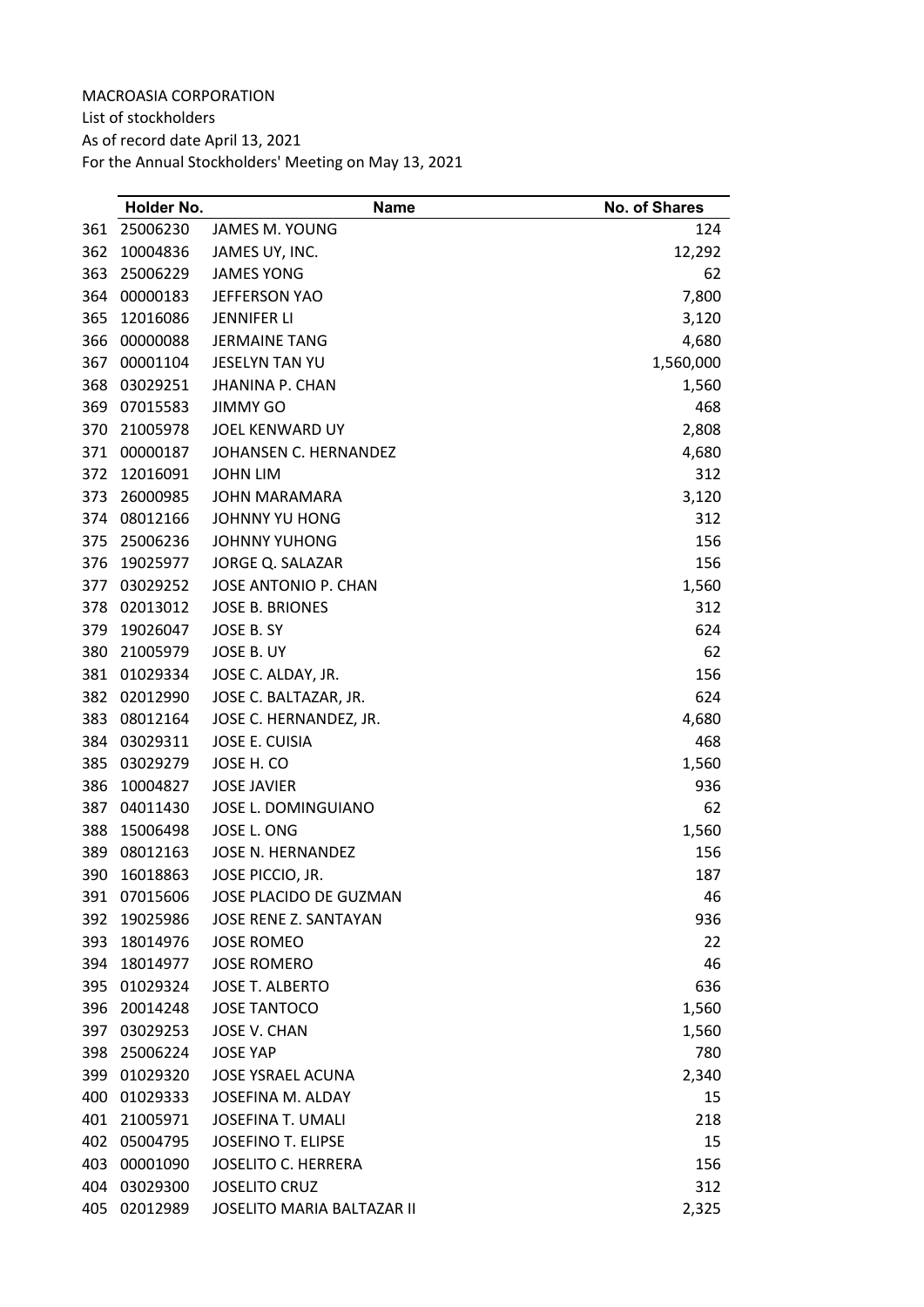List of stockholders

As of record date April 13, 2021

|     | Holder No.   | <b>Name</b>                              | No. of Shares |
|-----|--------------|------------------------------------------|---------------|
| 406 | 10004837     | JOSEPH CHUA & CO., INC.                  | 108,357       |
| 407 | 00000148     | JOSEPH LIM A/C ILIMJS01                  | 156,000       |
| 408 | 19025991     | <b>JOSEPH SANTOS</b>                     | 1,170         |
| 409 | 03029360     | JOSEPH T. CHUA                           | 195,000       |
| 410 | 03029254     | JOSEPHINE P. CHAN                        | 1,560         |
| 411 | 04011432     | <b>JOVITA DY</b>                         | 312           |
| 412 | 19026020     | <b>JOYCE SISON</b>                       | 2,340         |
| 413 | 03029233     | <b>JUAN JOSE CAMACHO</b>                 | 468           |
| 414 | 07015607     | <b>JUANA M. DE GUZMAN</b>                | 234           |
| 415 | 03029258     | <b>JUANITO CHENG</b>                     | 780           |
| 416 | 12016092     | <b>JUDY LIM</b>                          | 936           |
| 417 | 19026043     | <b>JUDY SUNTAY</b>                       | 312           |
| 418 | 02013011     | <b>JULIAN BRIGOLI</b>                    | 156           |
| 419 | 13017299     | <b>JULIAN V. MONTANO</b>                 | 374           |
| 420 | 16018868     | <b>JUSTINA PRESA</b>                     | 46            |
| 421 | 18014948     | <b>JUSTO M. REGINALDO</b>                | 312           |
| 422 | 25006220     | KA HO YAO                                | 156           |
| 423 | 02013004     | <b>KANG SUY BEO</b>                      | 312           |
| 424 | 07015574     | <b>KANG SUY GIOK</b>                     | 31            |
| 425 | 00001105     | <b>KARLU TAN SAY</b>                     | 1,560,000     |
| 426 | 11005551     | KAROS & SON'S INC.                       | 390           |
| 427 | 20014280     | <b>KATHRYN MARIE TY</b>                  | 936           |
| 428 | 20014235     | <b>KE VELENCIA TAN</b>                   | 31            |
| 429 | 23001745     | <b>KE WONG</b>                           | 31            |
| 430 | 03029280     | <b>KENG KENG CO</b>                      | 156           |
| 431 | 11005566     | <b>KENG KENG KO</b>                      | 312           |
| 432 | 00000140     | KENNETH C. ASUNCION A/C IASUKE01         | 23,400        |
| 433 | 11005567     | KEY SECURITIES, INC.                     | 2,028         |
| 434 | 03029260     | KHENG YU CHIAU                           | 624           |
| 435 | 19026048     | <b>KIAK SY</b>                           | 156           |
|     | 436 00001067 | KINSTON REALTY & DEVELOPMENT CORPORATION | 34,320,000    |
| 437 | 11005564     | KNEEBONE, E.J. &/OR MARY W. KNEEBONE     | 624           |
|     | 438 14003966 | <b>KOK KENG NIU</b>                      | 468           |
|     | 439 00001107 | <b>KYLE ELLIS CHEN TAN</b>               | 124,800       |
| 440 | 12016123     | L. RECIO & CO., INC.                     | 7,909         |
| 441 | 12016093     | LAO BOH LIM                              | 936           |
|     | 442 12016072 | LAPINA, ROMULO &/OR EMILIANO LAPINA      | 312           |
| 443 | 12016119     | LARRGO SECURITIES CO., INC.              | 5,880         |
|     | 444 02012983 | LAUREANA DE BAIRAN                       | 936           |
| 445 | 13017304     | <b>LAWRENCE MYERS</b>                    | 93            |
| 446 | 03029301     | <b>LAWRENCE S. CRUZ</b>                  | 312           |
| 447 | 12016063     | LAZATIN, ESTEBAN &/OR ANGELA LAZATIN     | 1,404         |
| 448 | 19026008     | LEE SHE                                  | 1,560         |
| 449 | 19026030     | LEE SOT                                  | 156           |
| 450 | 12016080     | LEE, FRANCIS K. &/OR ALICIA K. LEE       | 1,326         |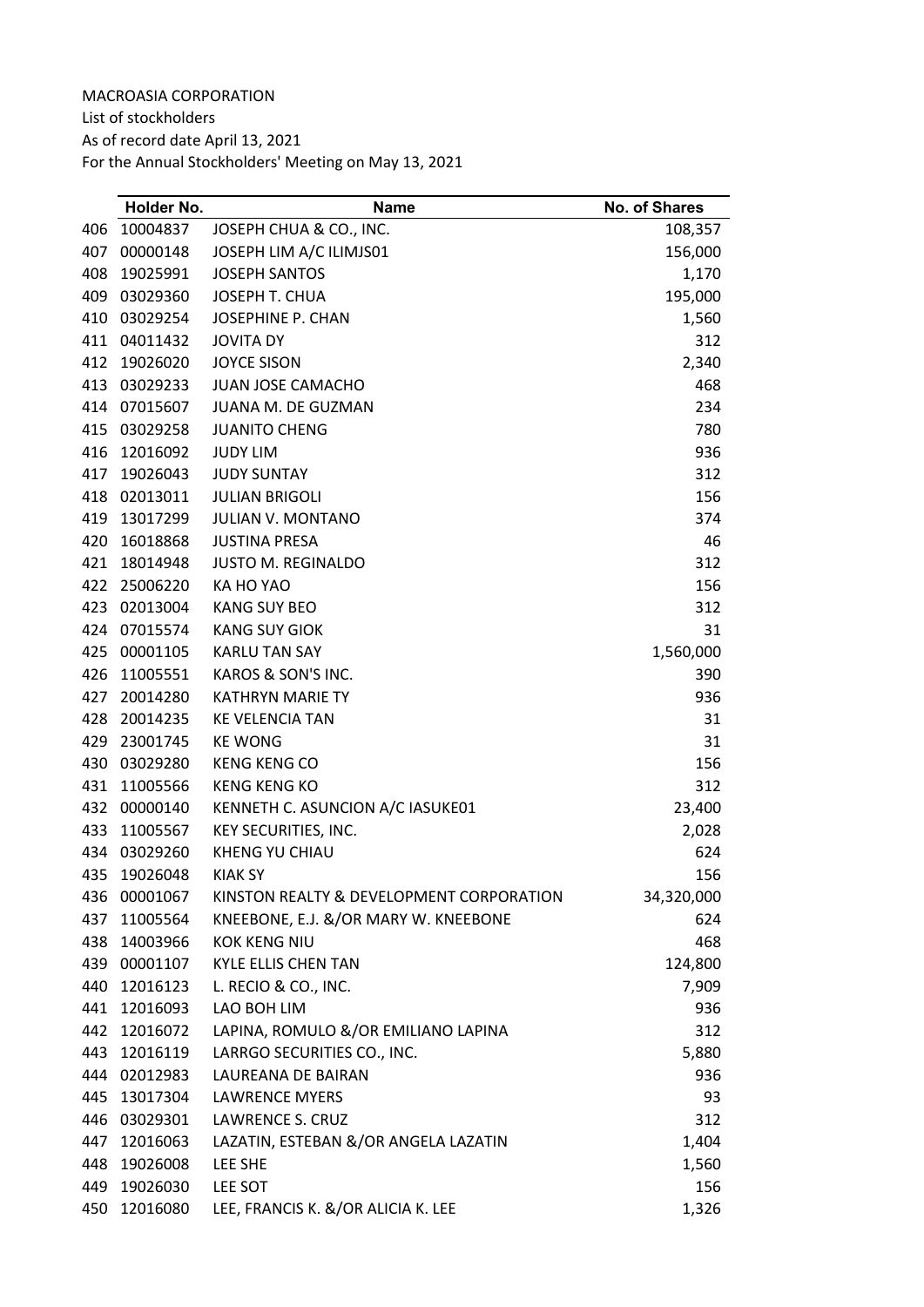List of stockholders

As of record date April 13, 2021

|     | Holder No. | <b>Name</b>                       | <b>No. of Shares</b> |
|-----|------------|-----------------------------------|----------------------|
| 451 | 00001068   | LEGACY HOLDINGS, INC.             | 34,320,000           |
| 452 | 18014999   | <b>LEOMAX SG REYES</b>            | 4,680                |
| 453 | 04011424   | LEONARDO C. DIOKNO                | 234                  |
| 454 | 00000044   | LEONARDO T. SIGUION-REYNA         | 312,000              |
| 455 | 07015563   | LEONORA R. GARCIA                 | 187                  |
| 456 | 03029229   | LEOPOLDO L. CABATINGAN            | 234                  |
| 457 | 03029302   | LERMA C. DELA CRUZ                | 234                  |
| 458 | 01029329   | LETICIA ALCANTARA                 | 780                  |
| 459 | 08012167   | LETICIA HUALDA                    | 2,340                |
| 460 | 12016120   | LICAROS BROTHERS CORP.            | 889                  |
| 461 | 18014953   | LILIA Z. REYES                    | 31                   |
| 462 | 06016398   | LILIAN F. FLOR                    | 312                  |
| 463 | 12016068   | LILY C. LAHOZ                     | 468                  |
| 464 | 20014236   | LILY C. TAN                       | 3,510                |
| 465 | 07015619   | LILY GOSIACO                      | 858                  |
| 466 | 08012218   | LILY S. HO                        | 31,200               |
| 467 | 07015573   | LIM CHING GI                      | 312                  |
| 468 | 05004798   | <b>LIM PUA ENG</b>                | 312                  |
| 469 | 07015608   | LINA DE GUZMAN                    | 1,560                |
| 470 | 12016098   | LINA F. LITTON                    | 780                  |
| 471 | 01029345   | LINDA ALVAREZ                     | 3                    |
| 472 | 07015600   | LINO GUTIERREZ                    | 3,120                |
| 473 | 12016121   | <b>LMST SECURITIES CORP.</b>      | 15,444               |
| 474 | 00000068   | LO LAN YING                       | 73,320               |
| 475 | 13017301   | <b>LOIDA MORENO</b>               | 15                   |
| 476 | 20014246   | LOLITA TANSENGCO                  | 312                  |
| 477 | 12016122   | LOPEZ, LOCSIN LEDESMA & CO., INC. | 4,290                |
| 478 | 07015598   | <b>LOURDES DE GUIA</b>            | 1,738                |
| 479 | 08012165   | LOURDES HERNANDEZ                 | 234                  |
| 480 | 08012170   | <b>LOURDES K. HUANG</b>           | 312                  |
| 481 | 26000971   | LOZANO A. TAN                     | 179,400              |
| 482 | 16018849   | <b>LUCIA PANGANIBAN</b>           | 93                   |
| 483 | 00001088   | LUCIO C. TAN                      | 156,000              |
| 484 | 00001108   | <b>LUCIO CHEN TAN III</b>         | 156,000              |
| 485 | 20014304   | LUCIO K. TAN, JR.                 | 195,000              |
| 486 | 03029303   | LUCITO S. CRUZ                    | 312                  |
| 487 | 19026027   | LUIS SONGCO                       | 156                  |
| 488 | 20014237   | <b>LUIS TAN</b>                   | 22                   |
| 489 | 25006225   | <b>LUIS YAP</b>                   | 312                  |
| 490 | 19026049   | LUZ SY                            | 156                  |
| 491 | 00000024   | LYDIA C. PASCUA                   | 3,120                |
| 492 | 20014238   | <b>LYDIA TAN</b>                  | 2,106                |
| 493 | 00000048   | LYMA BALDERAMA                    | 7,800                |
| 494 | 18014944   | <b>LYN RAMOS</b>                  | 156                  |
| 495 | 02012991   | MA. ASCENCION BALTAZAR            | 2,340                |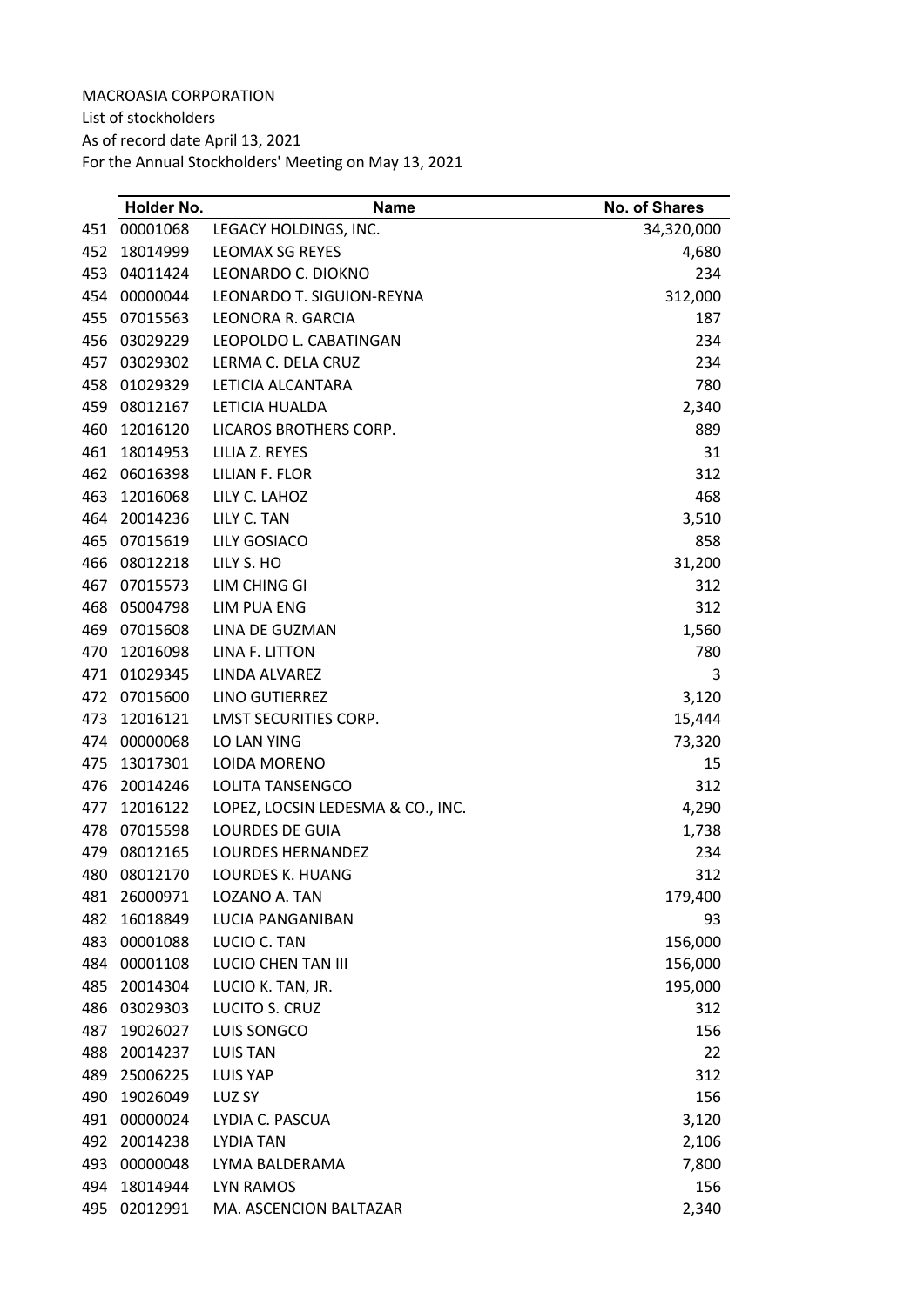List of stockholders

As of record date April 13, 2021

|     | Holder No.   | <b>Name</b>                            | <b>No. of Shares</b> |
|-----|--------------|----------------------------------------|----------------------|
| 496 | 02012992     | MA. ELENA BALTAZAR                     | 2,340                |
| 497 | 09005655     | MA. FLAVIO INTENGAN                    | 156                  |
| 498 | 20014277     | MA. LOURDES TUAZON                     | 468                  |
| 499 | 13017277     | MA. MAGDALENA C. MANAAY                | 31                   |
| 500 | 12016101     | MA. PADILLA LIZARES                    | 2,340                |
| 501 | 02012993     | MA. THERESA BALTAZAR                   | 2,340                |
| 502 | 00000144     | MA. THERESA T. DEFENSOR A/C IDEFMA01   | 39,000               |
| 503 | 13017282     | MA. VICTORIA MANIQUIS                  | 15                   |
| 504 | 18014946     | MA. ZENAIDA RAYMUNDO                   | 312                  |
| 505 | 05004808     | <b>MABINI EUGENIO</b>                  | 624                  |
| 506 | 13017294     | <b>MACARIO S. MENESES</b>              | 62                   |
| 507 | 00001063     | MACROASIA CORPORATION                  | 40,911,700           |
| 508 | 03029255     | MAGDALENA CHANBONPIN                   | 1,560                |
| 509 | 03029292     | MAGDALENO B. CORTEZ                    | 78                   |
| 510 | 13017305     | MANOTOC SECURITIES, INC.               | 546                  |
| 511 | 03029271     | <b>MANUEL CHUA</b>                     | 156                  |
| 512 | 03029286     | MANUEL COJUANCO                        | 1,357                |
| 513 | 05004807     | MANUEL H. ESTIPONA                     | 974                  |
| 514 | 11005554     | <b>MANUEL KAO</b>                      | 468                  |
| 515 | 03014135     | MANUEL S. CONCEPCION                   | 2,652                |
| 516 | 20014239     | <b>MANUEL TAN</b>                      | 312                  |
| 517 | 25006221     | <b>MANUEL YAO</b>                      | 468                  |
| 518 | 26000919     | MANUEL ZAMBARA                         | 624                  |
| 519 | 19026051     | <b>MARCELA NGO SY</b>                  | 78                   |
| 520 | 03029226     | MARCELO C. CABANA                      | 31                   |
| 521 | 13017267     | MARCOPPER MINING CORP. RETIREMENT PLAN | 1,560                |
| 522 | 10004832     | MARGARITA I. JIMENEZ                   | 1,965                |
| 523 | 13017283     | <b>MARGARITA MAPUA</b>                 | 156                  |
| 524 | 16018862     | <b>MARGARITA PIA</b>                   | 312                  |
| 525 | 26000920     | <b>MARGARITA ZEHNER</b>                | 421                  |
|     | 526 22005866 | MARIA ASTOM VENTIGAN                   | 2,340                |
| 527 | 04011425     | MARIA ELISA DIY                        | 156                  |
| 528 | 03029225     | MARIA LUISA CABA                       | 936                  |
|     | 529 17003216 | MARIANO C. QUINTOS, JR.                | 156                  |
| 530 | 20014296     | MARIANO C. TANENGLIAN                  | 195,000              |
| 531 | 13017306     | MARIANO OLONDRIZ & CIA                 | 4,680                |
| 532 | 13017307     | MARIANO PEAK SECURITIES, INC.          | 5,928                |
| 533 | 25006234     | <b>MARIANO YU</b>                      | 1,560                |
| 534 | 13017308     | MARIANO YU & CO., INC.                 | 33,360               |
| 535 | 12016117     | MARIETA DE LUNA                        | 78                   |
| 536 | 02013007     | <b>MARINA BERMUDES</b>                 | 2,340                |
| 537 | 13004783     | MARINO OLONDRIZ Y CIA                  | 866                  |
| 538 | 00001087     | <b>MARIXI R. PRIETO</b>                | 156,000              |
| 539 | 01029335     | MARLENE S. ALINDOGAN                   | 234                  |
| 540 | 07015596     | <b>MARTIN GUBALLA</b>                  | 140                  |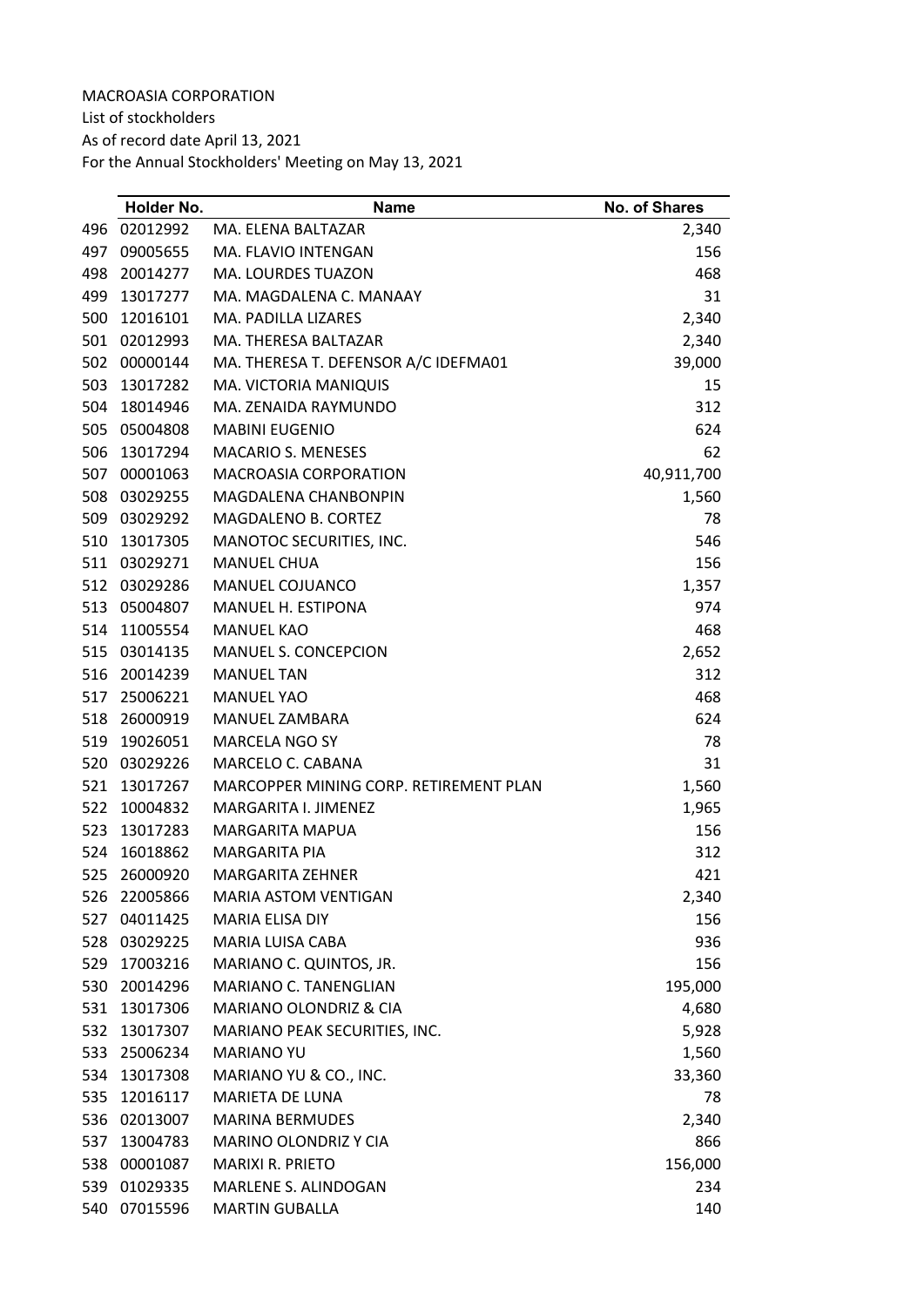List of stockholders As of record date April 13, 2021 For the Annual Stockholders' Meeting on May 13, 2021

|     | Holder No.   | <b>Name</b>                             | <b>No. of Shares</b> |
|-----|--------------|-----------------------------------------|----------------------|
| 541 | 12016116     | <b>MARVIN LUCAS</b>                     | 327                  |
| 542 | 03029281     | <b>MARY CO</b>                          | 936                  |
| 543 | 15006490     | MARY DE OCAMPO                          | 780                  |
| 544 | 20014260     | <b>MARY TIU</b>                         | 2,340                |
| 545 | 12016109     | <b>MATILDE J. LOPEZ</b>                 | 156                  |
| 546 | 03029236     | MAY R. CANLAS                           | 58                   |
| 547 | 13017290     | MEDARDO M. MELICOR                      | 78                   |
| 548 | 20014265     | MELCHOR C. TOLENTINO                    | 22                   |
| 549 | 25006226     | <b>MELING YAP</b>                       | 1,716                |
| 550 | 12016102     | <b>MERCEDES LIZARES</b>                 | 156                  |
| 551 | 18014975     | <b>MERLITA B. ROGERS</b>                | 3,120                |
| 552 | 23001746     | <b>MERRY WU</b>                         | 78                   |
| 553 | 03029272     | MICHAEL CHUA                            | 468                  |
| 554 | 00001089     | MICHAEL G. TAN                          | 156,000              |
| 555 | 03029237     | MIGUEL ANGEL CANO                       | 36                   |
| 556 | 00001084     | MIGUEL DC. MARANA OR MARANA, BITUIN DC. | 15                   |
| 557 | 19025992     | <b>MIGUELITA SANTOS</b>                 | 234                  |
| 558 | 05004799     | <b>MILAGROS ERANA</b>                   | 46                   |
| 559 | 00000040     | <b>MILAGROS ONG MAGAT</b>               | 1,560                |
| 560 | 19025993     | MILAGROS R. SANTOS                      | 780                  |
| 561 | 21005980     | MINA BAIRAN UY                          | 468                  |
| 562 | 19026022     | <b>MIRIAM SIY</b>                       | 312                  |
| 563 | 01029323     | MODESTO AGYAO                           | 234                  |
| 564 | 07015601     | <b>MODESTO GUTIERREZ</b>                | 468                  |
| 565 | 19025994     | <b>MOISES M. SANTOS</b>                 | 312                  |
| 566 | 01029349     | MONINA ALYANDRO                         | 936                  |
| 567 | 12016083     | MONSERRAT C. DE LEON                    | 780                  |
| 568 | 03029274     | <b>MORRIS SOLIMAN CHUATE</b>            | 936                  |
| 569 | 00000153     | MOTORTRADE NATIONWIDE CORPORATION       | 195,000              |
| 570 | 00001098     | MYRA P. VILLANUEVA                      | 1,560                |
| 571 | 25006216     | <b>NAM YAM</b>                          | 249                  |
|     | 572 01029346 | NANCY ALVAREZ                           | 3                    |
| 573 | 03029244     | NATIVIDAD HIZON CASTRO                  | 780                  |
|     | 574 03029293 | NELLY COTOCO                            | 156                  |
|     | 575 01029361 | NELLY J. AQUINO                         | 140                  |
| 576 | 13017280     | <b>NELSON MANAPAT</b>                   | 156                  |
|     | 577 07015584 | <b>NEMESIS GO</b>                       | 312                  |
|     | 578 03029265 | <b>NENITA CHING</b>                     | 28,080               |
| 579 | 26000949     | NG, JAMES O. &/OR ELSIE Y. NG           | 15,600               |
| 580 | 12016096     | NICASIO LIMKUNHOY                       | 624                  |
| 581 | 12016110     | NIEVES G. LOPEZ                         | 156                  |
|     | 582 07015585 | NINA GO                                 | 2,340                |
| 583 | 19026042     | <b>NOEL S. SUNGA</b>                    | 1,560                |
| 584 | 20014266     | <b>NOEL TOLENTINO</b>                   | 140                  |
| 585 | 19026012     | <b>NORMA SIAN</b>                       | 156                  |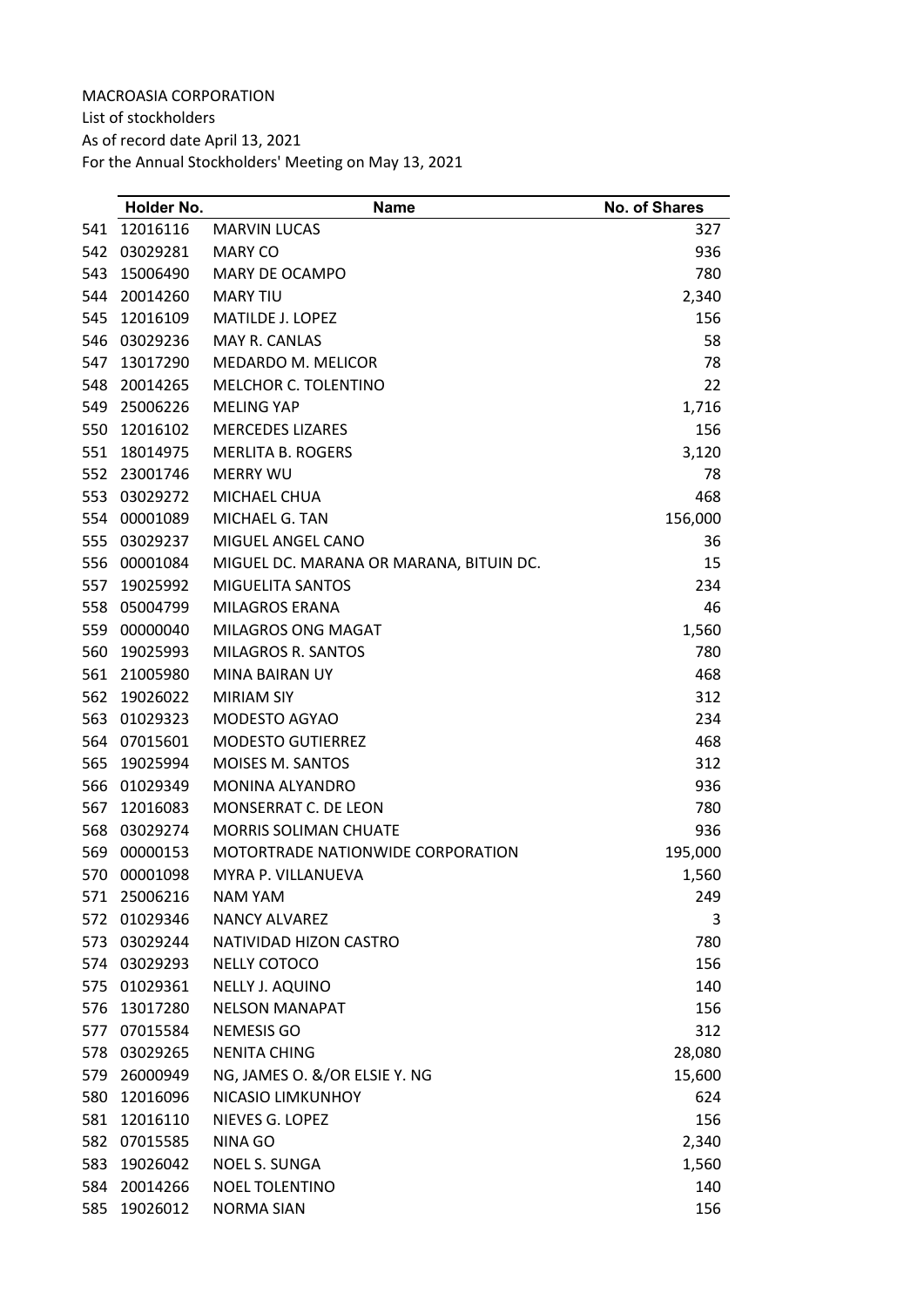List of stockholders As of record date April 13, 2021

|     | Holder No.   | <b>Name</b>                                  | <b>No. of Shares</b> |
|-----|--------------|----------------------------------------------|----------------------|
| 586 | 19026013     | <b>NORMA SIAO</b>                            | 312                  |
| 587 | 14003957     | NORMA V. NAFARETE                            | 468                  |
| 588 | 15006491     | OCTAVIO, REMIGIO T. &/OR LILIA OCTAVIO       | 156                  |
|     | 589 22005879 | OFELIA V. VIOLA                              | 468                  |
| 590 | 15006492     | OGATIS, ALICIA M. &/OR JOSE M. OGATIS        | 124                  |
|     | 591 05004792 | ONG EH                                       | 1,560                |
| 592 | 15006503     | ONG SECURITIES CORPORATION                   | 54,108               |
| 593 | 15006505     | ORTIGAS BASIN SECURITIES CO., INC.           | 1,560                |
|     | 594 15006504 | ORTIGAS, REYES, LAT & CO.                    | 2,683                |
| 595 | 19026040     | <b>OSCAR A. SULIT</b>                        | 1,560                |
| 596 | 00000158     | <b>OSCAR NG TAN</b>                          | 19,500               |
| 597 | 19026002     | OTTO SCHAFFA                                 | 312                  |
|     | 598 00001025 | OWEN NATHANIEL AU A/C IAUOWE01               | 78                   |
| 599 | 00000046     | PABLITO M. ONG                               | 3,120                |
| 600 | 01029374     | PABLO AW                                     | 468                  |
| 601 | 19026041     | PABLO F. SULIT                               | 5,865                |
| 602 | 12016066     | PACIFICO LACHICA                             | 2,106                |
| 603 | 12016082     | PACITA L. LEJANO                             | 312                  |
|     | 604 00000215 | PALOMINO VENTURES, INC.                      | 45,084,000           |
|     | 605 00001036 | PAN ASIA SECURITIES CORP.                    | 111,958,302          |
| 606 | 16018850     | PANGINDIAN, ISIDORO &/OR IRENEO JAVIER       | 358                  |
| 607 | 19026029     | PASCUAL SORIANO                              | 1,560                |
| 608 | 16018873     | PASONG TAMO SEC. CORP.                       | 9,984                |
| 609 | 22005874     | PATROCINIO P. VILLANUEVA                     | 2,714                |
| 610 | 03029259     | PAULINO CHENG                                | 1,872                |
|     | 611 03029288 | PAZ CONCEPCION                               | 655                  |
| 612 | 16018858     | PAZ PERET                                    | 312                  |
| 613 | 16018907     | PCD NOMINEE CORPORATION (FILIPINO)           | 404,691,177          |
| 614 | 16018906     | PCD NOMINEE CORPORATION (NON-FILIPINO)       | 74,509,983           |
| 615 | 16018840     | PCI BANK SERVICE GROUP                       | 1,934                |
|     | 616 01029322 | PEDRO AGANAD                                 | 234                  |
|     | 617 08012160 | PEDRO CUSTODIO HAW                           | 156                  |
|     | 618 04011428 | PEDRO DIZON                                  | 156                  |
|     | 619 04011431 | PEDRO DUCLAYAN                               | 109                  |
|     | 620 05004800 | PEDRO ESCANO                                 | 46                   |
|     | 621 07015556 | PEDRO GABAT                                  | 156                  |
|     | 622 07015564 | PEDRO GARCIA                                 | 14,040               |
| 623 | 16018872     | PERLA C. PUNZALAN                            | 234                  |
|     | 624 03029322 | PETER COLIANGCO                              | 1,092                |
|     | 625 07015561 | PETER L. GAN                                 | 312                  |
| 626 | 16018841     | PHIL. BANK OF COMMERCE TRUST ACCT. NO. 1-007 | 3,120                |
|     | 627 03029282 | PHILIP CO                                    | 3,120                |
| 628 | 16018874     | PHILSEC INVESTMENT CORP.                     | 1,326                |
| 629 | 16018842     | POINT JUDITH INTERNATIONAL TRADING CORP.     | 936                  |
|     | 630 00001069 | PRIMA EQUITIES & INVESTMENTS CORP.           | 34,320,000           |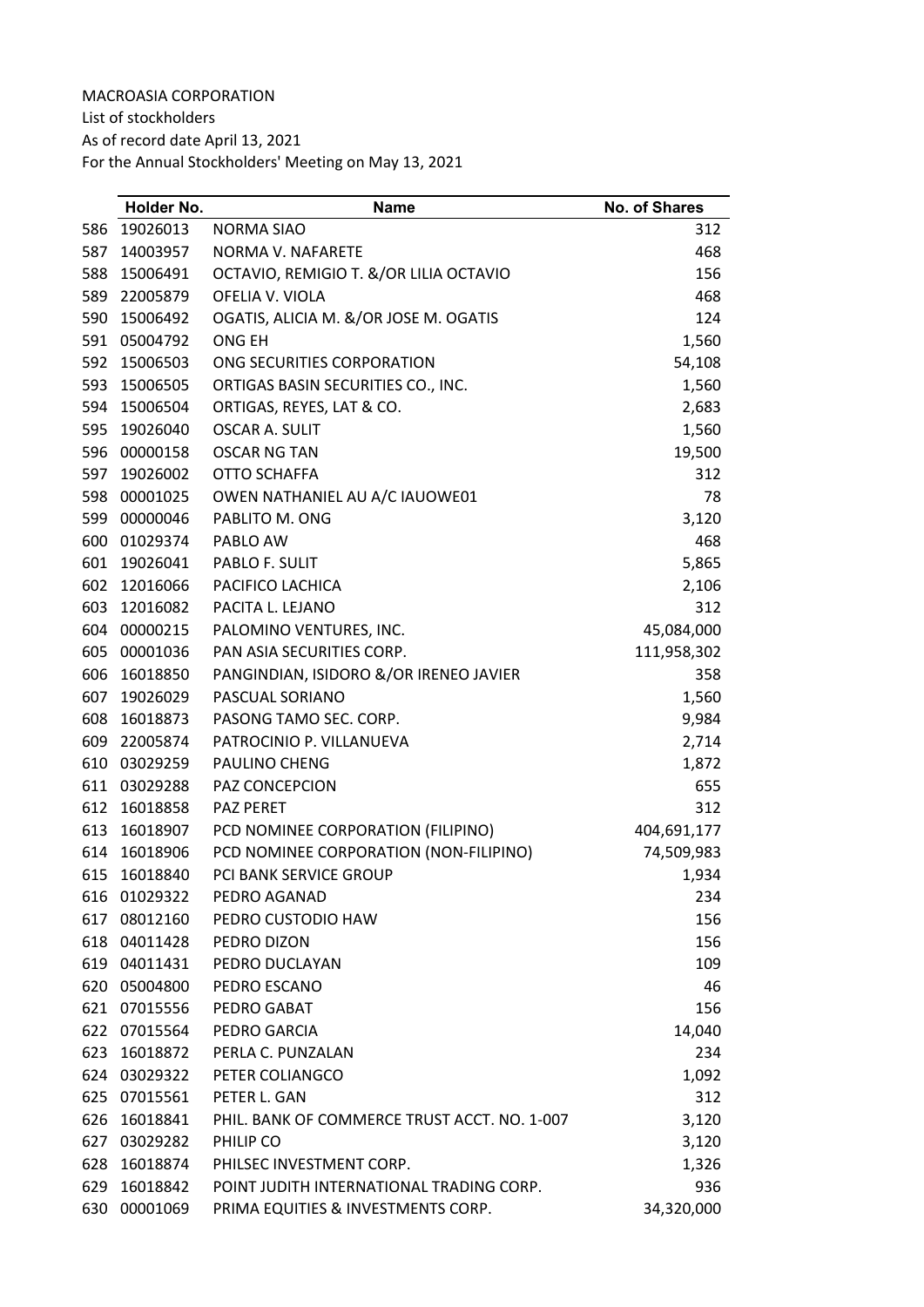List of stockholders

As of record date April 13, 2021

|     | Holder No.   | <b>Name</b>                                | No. of Shares |
|-----|--------------|--------------------------------------------|---------------|
| 631 | 16018875     | PRIME SECURITIES CORP.                     | 312           |
| 632 | 00001079     | PRIMELINE REALTY, INC.                     | 39,000,000    |
| 633 | 13017275     | PRIMO M. MALANSING                         | 1,560         |
| 634 | 16029919     | PROFOUND HOLDINGS, INC.                    | 74,100,000    |
| 635 | 13017271     | PURIFICACION M. MACLAN                     | 624           |
| 636 | 20014222     | PURIFICACION TABANG                        | 46            |
| 637 | 00001065     | <b>QUALITY HOLDINGS, INC.</b>              | 39,000,000    |
| 638 | 17003217     | <b>QUALITY INVESTMENT &amp; SEC. CORP.</b> | 312           |
| 639 | 17003214     | QUERUBIN, ERNESTO &/OR BENITA QUERUBIN     | 624           |
| 640 | 17003215     | QUESADA, RAMON &/OR ROSARIO MILLAR         | 702           |
| 641 | 17003218     | QUINTANA & CO., INC.                       | 11,169        |
| 642 | 02012996     | <b>QUINTIN G. BAUTISTA</b>                 | 234           |
| 643 | 13017300     | <b>QULIAN J. MONTANO</b>                   | 748           |
| 644 | 18014965     | R & L INVESTMENT, INC.                     | 17,877        |
| 645 | 18014970     | R. C. LEE SECURITIES, INC.                 | 17,316        |
| 646 | 18014969     | R. COYIUTO SECURITIES, INC.                | 35,175        |
| 647 | 18014964     | R. R. MACHADO & CO., INC.                  | 13,002        |
| 648 | 18014971     | R. S. LIM & CO.                            | 840           |
| 649 | 09005654     | RAFAEL ILAGAN                              | 468           |
| 650 | 01029325     | RAFAEL T. ALBERTO                          | 795           |
| 651 | 19025995     | RAFAELITO B. SANTOS                        | 702           |
| 652 | 20014278     | RAMON C. TUAZON                            | 702           |
| 653 | 13017287     | RAMON G. MARFORI                           | 234           |
| 654 | 01029362     | RAMON L. ARANAZ                            | 3,120         |
| 655 | 19026026     | <b>RAMON SOLIDUM</b>                       | 468           |
| 656 | 13017293     | RAMONA DEL ROSARIO VD MENDOZA              | 1,248         |
| 657 | 18014958     | RAMONA DEL VDA. MENDO ROSARIO              | 312           |
| 658 | 26000918     | RAMONITA ZALAMEA                           | 156           |
| 659 | 10004825     | RAMOS B. JAMIAS                            | 312           |
| 660 | 06016395     | RAUL C. FERNANDEZ                          | 374           |
|     | 661 03029312 | <b>RAUL CUNETA</b>                         | 312           |
|     | 662 02013008 | RAUL L. BONZAN                             | 312           |
| 663 | 01029330     | RAUL T. ALCANTARA                          | 312           |
|     | 664 22005872 | <b>RAUL VILLA</b>                          | 156           |
| 665 | 23001743     | <b>RAY S. WILKE</b>                        | 1,248         |
| 666 | 16018855     | RAYMUNDO G. PE                             | 1,560         |
| 667 | 26000924     | RAYMUNDO R. VALENZUELA                     | 19,500        |
| 668 | 18014938     | <b>RCBC TA# 32-248</b>                     | 156           |
| 669 | 19025996     | REBECCA B. SANTOS                          | 390           |
| 670 | 10004830     | REGINA DE JESUS                            | 468           |
| 671 | 03029247     | REMEDIOS L. CENTENO                        | 187           |
| 672 | 07015560     | RENATO O. GAMBOA                           | 15            |
| 673 | 18014952     | RENATO REYES, JR.                          | 156           |
| 674 | 20014253     | RENE A.B. TEOTICO                          | 312           |
| 675 | 19025984     | REV. FR. CAFERINO SANCHEZ                  | 468           |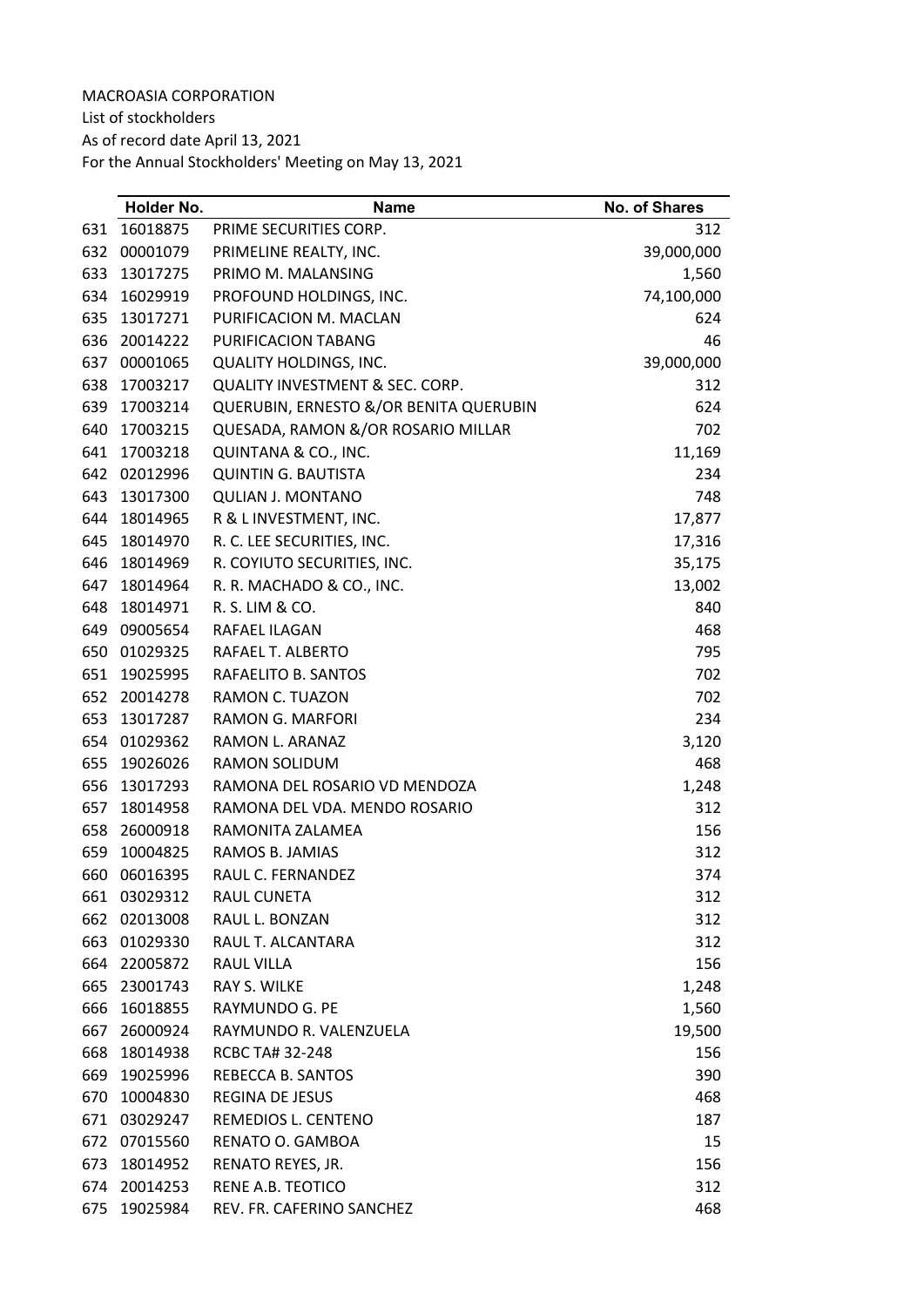List of stockholders

As of record date April 13, 2021

|     | Holder No. | <b>Name</b>                            | No. of Shares |
|-----|------------|----------------------------------------|---------------|
| 676 | 18014972   | REYES, TYRONE M. &/OR OPHELIA L. REYES | 624           |
| 677 | 02012997   | REYNALDO E. BAUTISTA                   | 312           |
| 678 | 07015586   | <b>REYNALDO GO</b>                     | 1,560         |
| 679 | 19026000   | REYNALDO R. SARMENTA                   | 15            |
| 680 | 18014945   | <b>REYNALDO RAMOS</b>                  | 156           |
| 681 | 18014966   | RFC SECURITIES CORP.                   | 748           |
| 682 | 01029350   | RICARDO ANARNA                         | 3,120         |
| 683 | 02012998   | RICARDO BAUTISTA                       | 3,120         |
| 684 | 07015587   | RICARDO S. GO                          | 468           |
| 685 | 20014230   | RICARDO S. TAMORIA                     | 468           |
| 686 | 01029347   | <b>RITA ALVAREZ</b>                    | 3             |
| 687 | 19026023   | <b>RITA SIY</b>                        | 468           |
| 688 | 18014939   | RIZAL COMMERCIAL BANKING CORP.         | 62            |
| 689 | 18014967   | RIZAL SECURITIES CORP.                 | 1,076         |
| 690 | 00000190   | ROBERT O. CAMPOS                       | 9,750         |
| 691 | 01029317   | ROBERTO C. ABELLO                      | 124           |
| 692 | 07015558   | <b>ROBERTO GALANG</b>                  | 936           |
| 693 | 12016094   | ROBERTO LIM                            | 156           |
| 694 | 19025985   | RODOLFO SANCHEZ                        | 2,340         |
| 695 | 19025997   | ROGELIO B. SANTOS                      | 390           |
| 696 | 03029290   | ROGELIO CONSTANTINO                    | 468           |
| 697 | 19026016   | ROGELIO SIMPIO                         | 156           |
| 698 | 20014240   | ROGER D. TAN                           | 3,120         |
| 699 | 20014241   | ROGER G. TAN                           | 1,560         |
| 700 | 02012979   | ROLANDO BABASA                         | 4,680         |
| 701 | 07015565   | ROLANDO T. GARCIA                      | 62            |
| 702 | 20014226   | ROLANDO TABLANTE                       | 78            |
| 703 | 20014251   | ROLANDO TENEFRANCIA                    | 468           |
| 704 | 18014940   | ROMAN CATHOLIC ARCHBISHOP OF CEBU      | 11,700        |
| 705 | 18014941   | ROMAN CATHOLIC DIOCESE OF IBA          | 468           |
| 706 | 21005972   | <b>ROMAN UMALI</b>                     | 936           |
| 707 | 07015566   | ROMEO A. GARCIA                        | 31            |
| 708 | 03029230   | ROMEO L. CABATINGAN                    | 234           |
| 709 | 22005875   | ROMEO L. VILLANUEVA                    | 624           |
| 710 | 16018865   | ROMEO PORTUGAL                         | 46            |
| 711 | 19025987   | ROMEO S. SANTIAGO                      | 312           |
| 712 | 20014245   | ROMUALDO DY TANG                       | 468           |
| 713 | 18014947   | ROMULO REDULLA                         | 156           |
| 714 | 16018869   | RONALDO PRESA                          | 468           |
| 715 | 25006217   | ROSA YAM                               | 140           |
| 716 | 16018843   | ROSALINA L. PADLAN                     | 187           |
| 717 | 19025979   | ROSALINDA L. SALVATIERRA               | 187           |
| 718 | 03029304   | ROSARIO CRUZ                           | 312           |
| 719 | 03029309   | ROSARIO R. CRUZO                       | 156           |
| 720 | 20014267   | ROSARIO Y. TOLENTINO                   | 312           |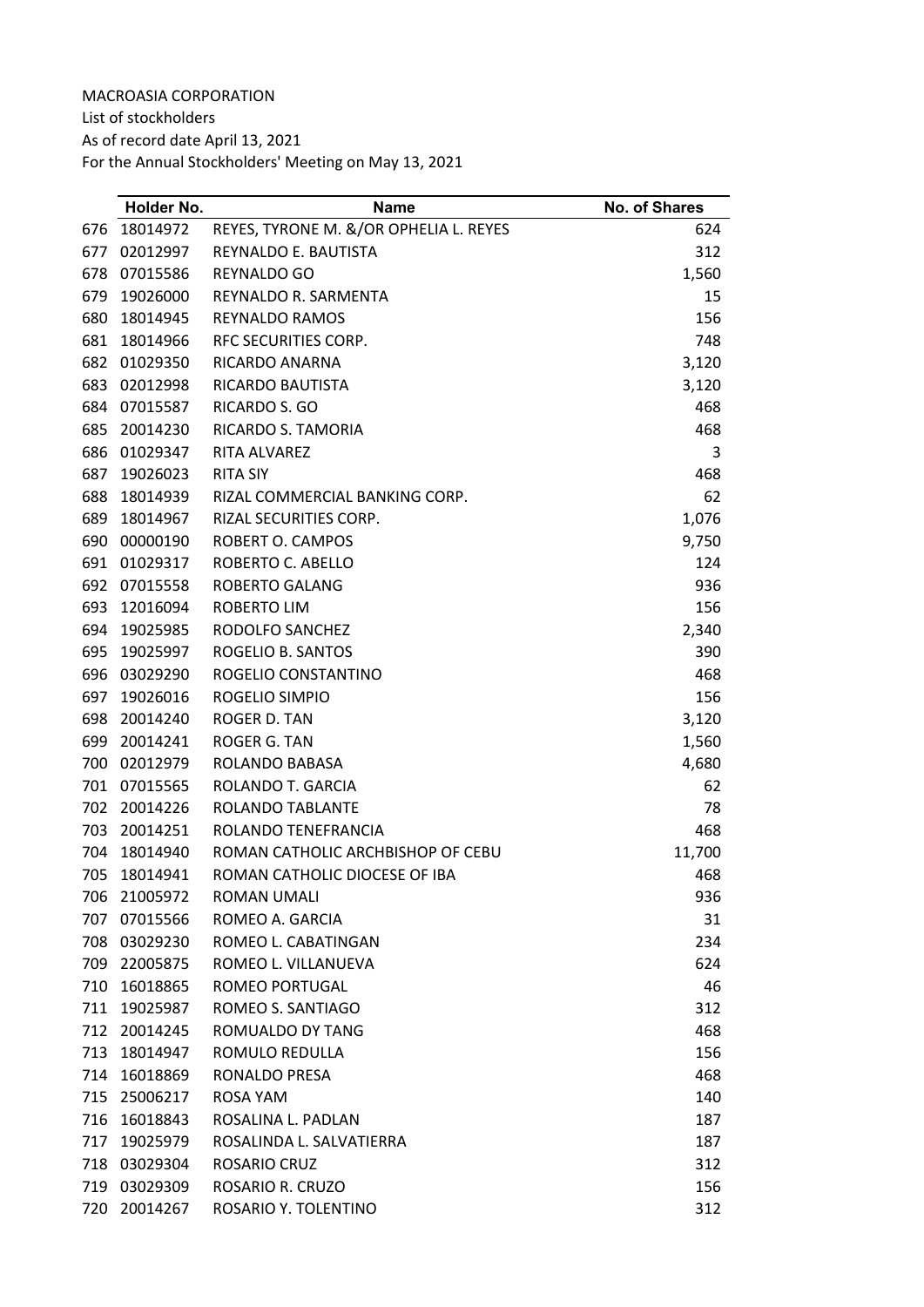List of stockholders As of record date April 13, 2021

|     | Holder No. | <b>Name</b>                   | <b>No. of Shares</b> |
|-----|------------|-------------------------------|----------------------|
| 721 | 07015588   | ROSEMARIE GO                  | 4,680                |
| 722 | 18014959   | ROSENDO DEL ROSARIO           | 312                  |
| 723 | 16018852   | ROSIE M. PAPA                 | 1,872                |
| 724 | 00001101   | ROWENA TAN CHUA               | 1,560,000            |
| 725 | 18014968   | RTG & CO., INC.               | 93                   |
| 726 | 03029232   | <b>RUBEN CALUCAG</b>          | 234                  |
| 727 | 02012984   | <b>RUBY BAIRAN</b>            | 312                  |
| 728 | 17003213   | <b>RUBY QUE</b>               | 312                  |
| 729 | 13017302   | <b>RUFINA MORENO</b>          | 2,340                |
| 730 | 07015589   | <b>RUFINO GO</b>              | 1,404                |
| 731 | 19026057   | S. J. ROXAS & CO., INC.       | 1,622                |
| 732 | 19026058   | S. M. VALDEZ SECURITIES CORP. | 16,738               |
| 733 | 25006218   | S. YAMADA                     | 468                  |
| 734 | 18014974   | SALUD G. RODRIGUEZ            | 156                  |
| 735 | 20014268   | <b>SALUD TOLENTINO</b>        | 702                  |
| 736 | 04011426   | SALVADOR DIY III              | 156                  |
| 737 | 07015593   | SALVADOR G. GONZALES          | 156                  |
| 738 | 00001093   | SAMUEL CANG UY                | 156,000              |
| 739 | 25006238   | <b>SANDRA YULO</b>            | 5,928                |
| 740 | 19026055   | SECURITIES SPECIALIST, INC.   | 30,763               |
| 741 | 11005562   | <b>SEE KIM</b>                | 936                  |
| 742 | 00001100   | SHEILA TAN PASCUAL            | 1,560,000            |
| 743 | 08012159   | <b>SHU YU HAN</b>             | 468                  |
| 744 | 03029235   | SIMEON M. CAMPOS              | 187                  |
| 745 | 20014261   | <b>SIMEON TIU</b>             | 4,680                |
| 746 | 00000093   | <b>SIMON LI</b>               | 156                  |
| 747 | 03029269   | SIONG TAY CHU                 | 156                  |
| 748 | 19025972   | SIY SA                        | 9,750                |
| 749 | 03029305   | <b>SOL CRUZ</b>               | 156                  |
| 750 | 00000224   | SOLAR HOLDINGS CORPORATION    | 92,040,000           |
| 751 | 03029306   | SOLEDAD S. CRUZ               | 1,092                |
| 752 | 19026056   | SOLID STOCKBROKERS, INC.      | 10,795               |
| 753 | 25006235   | SOLIDAD YU                    | 936                  |
| 754 | 12016084   | SONIA DE LEON                 | 468                  |
| 755 | 03029234   | SONIA R. CAMARILLO            | 57                   |
| 756 | 22005860   | SONIA VALENCIANO              | 46                   |
| 757 | 07015567   | SORIANO GARCIA                | 780                  |
| 758 | 14003967   | SOTERO NONIFACIO              | 1,560                |
| 759 | 16018856   | <b>SOTERO PE</b>              | 1,560                |
| 760 | 21005969   | <b>STANLEY UI KHO</b>         | 156                  |
| 761 | 01029355   | <b>STEVEN SIM ANG</b>         | 936                  |
| 762 | 20014247   | SULPICIO L. TANSINCO          | 780                  |
| 763 | 00001077   | SUNWAY EQUITIES, INC.         | 35,053,200           |
| 764 | 03029283   | <b>SUSAN CO</b>               | 1,560                |
| 765 | 03018256   | <b>SUSAN LI CHUA</b>          | 468                  |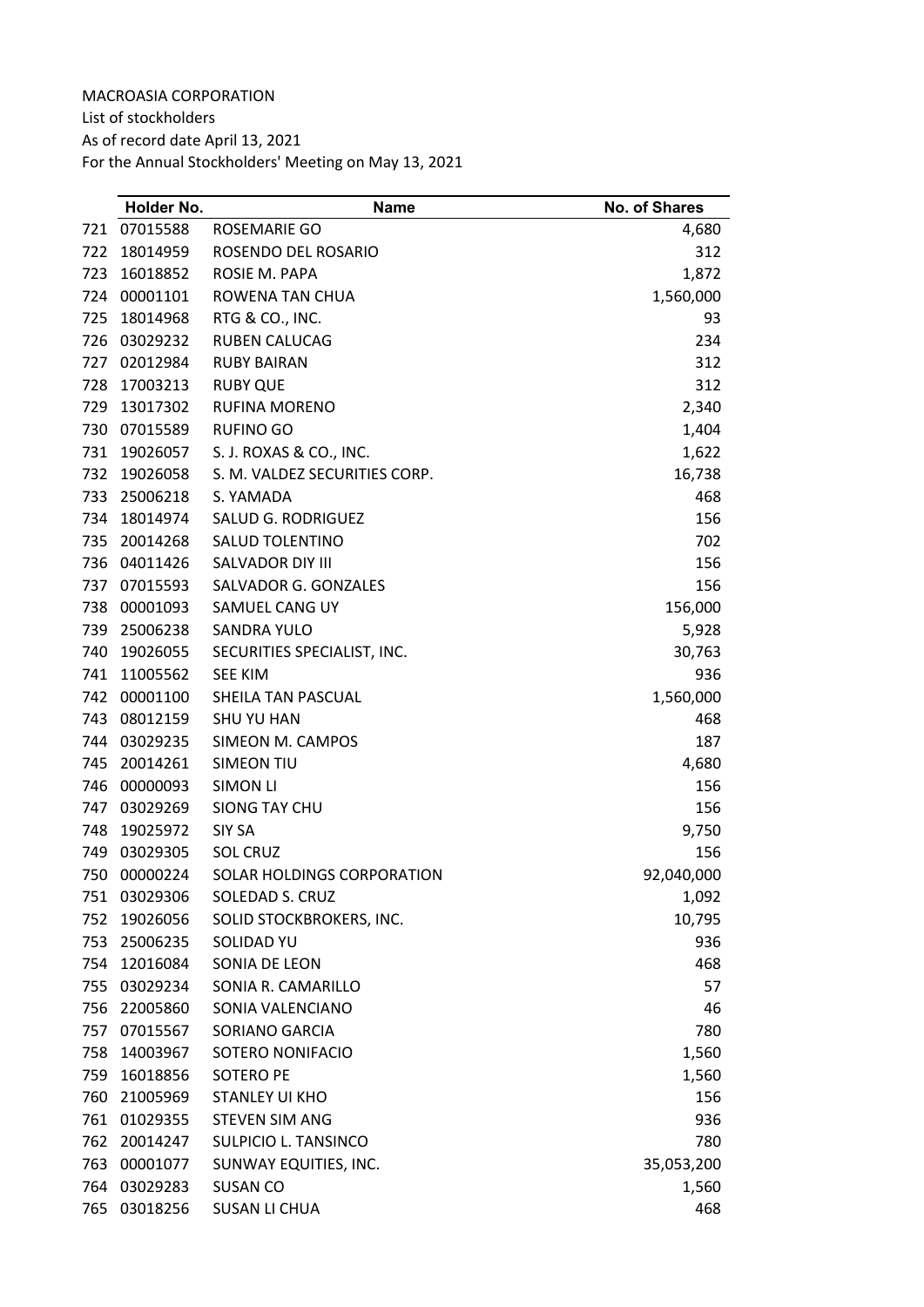MACROASIA CORPORATION List of stockholders As of record date April 13, 2021 For the Annual Stockholders' Meeting on May 13, 2021

|     | Holder No.   | <b>Name</b>                                  | <b>No. of Shares</b> |
|-----|--------------|----------------------------------------------|----------------------|
| 766 | 20014259     | <b>SUSANA TING</b>                           | 1,872                |
| 767 | 11005552     | <b>SUY GIOK KANG</b>                         | 15                   |
| 768 | 11005561     | <b>SY KIAK</b>                               | 312                  |
| 769 | 12016097     | SY LIN                                       | 9,944                |
| 770 | 20014258     | TAN LE TIN                                   | 468                  |
| 771 | 19026052     | TAN LE-LORENZO SY                            | 468                  |
| 772 | 12016076     | TAN LORENZO SY LE                            | 936                  |
| 773 | 20014281     | TANSENGCO & CO., INC.                        | 8,790                |
| 774 | 20014220     | TCBT AS TRUSTEE OF P-1020                    | 78                   |
| 775 | 20014250     | TECSON, RODOLFO E. & GAUDENCIA TECSON        | 156                  |
| 776 | 26000965     | TEE LING KIAT &/OR LEE LIN HO                | 39,390               |
| 777 | 22005859     | TEN KENG VALENCIA                            | 62                   |
| 778 | 13017303     | <b>TEODORO MORIONES</b>                      | 15                   |
| 779 | 16018864     | <b>TEODORO PISON</b>                         | 312                  |
| 780 | 14003959     | <b>TEODORO V. NARIO</b>                      | 312                  |
| 781 | 22005864     | <b>TEODORO VELASCO</b>                       | 1,560                |
| 782 | 20014256     | <b>TEOFILA TIGNA</b>                         | 312                  |
| 783 | 20014257     | <b>TEOFILO G. TIGNO</b>                      | 156                  |
| 784 | 07015562     | <b>TEOFILO GANA</b>                          | 468                  |
| 785 | 03029284     | <b>TERESA CO</b>                             | 1,404                |
| 786 | 20014242     | TERESITA L. TAN                              | 780                  |
| 787 | 19025998     | <b>TERESITA SANTOS</b>                       | 156                  |
| 788 | 20014270     | <b>TERESITA TONG</b>                         | 312                  |
| 789 | 03029315     | <b>TIONG KENG CHING</b>                      | 1,754                |
| 790 | 20003848     | TIONG SECURITIES, INC.                       | 21,933               |
| 791 | 01029359     | <b>TIRSO ANTIPORDA</b>                       | 140                  |
| 792 | 08012171     | TIU CHING HUY                                | 936                  |
| 793 | 07015592     | <b>TOLOMEO GONZAGA</b>                       | 936                  |
| 794 | 05004803     | <b>TOMAS ESPANOLA</b>                        | 1,404                |
| 795 | 13017273     | <b>TOMAS MAGPAYO</b>                         | 936                  |
| 796 | 20014272     | TORRALBA, LINA DE DIOS &/OR TITO P. TORRALBA | 234                  |
| 797 | 19026032     | TRIFINA STA. ROMANA                          | 312                  |
| 798 | 20014282     | TUAZON, ROXAS & TORRES, INC.                 | 2,059                |
|     | 799 21005968 | UBP TA# 4-152-067-33                         | 234                  |
|     | 800 00001029 | UNIONBANK TRUST & INVESTMENT SERVICES GROUI  | 4,212                |
| 801 | 21005982     | UNITED SECURITIES CORP.                      | 3,042                |
|     | 802 03029261 | <b>UNKI CHIN</b>                             | 936                  |
|     | 803 21005983 | UY-TIOCO & CO., INC.                         | 1,014                |
|     | 804 15006499 | <b>VENANCIO LEE ONG</b>                      | 780                  |
| 805 | 22005871     | VENICIO G. VILELA                            | 62                   |
| 806 | 07015595     | <b>VERA MAY GREY</b>                         | 234                  |
| 807 | 22005869     | VERGARA, LEOPOLDO L. &/OR FRANCISCO G. VERGA | 468                  |
| 808 | 22005881     | VICENTE GOQUIOLAY & CO., INC.                | 10,764               |
| 809 | 00000172     | <b>VICENTE LIM PANG</b>                      | 1,560                |
| 810 | 00001060     | <b>VICKY B. CHUA</b>                         | 1,560                |